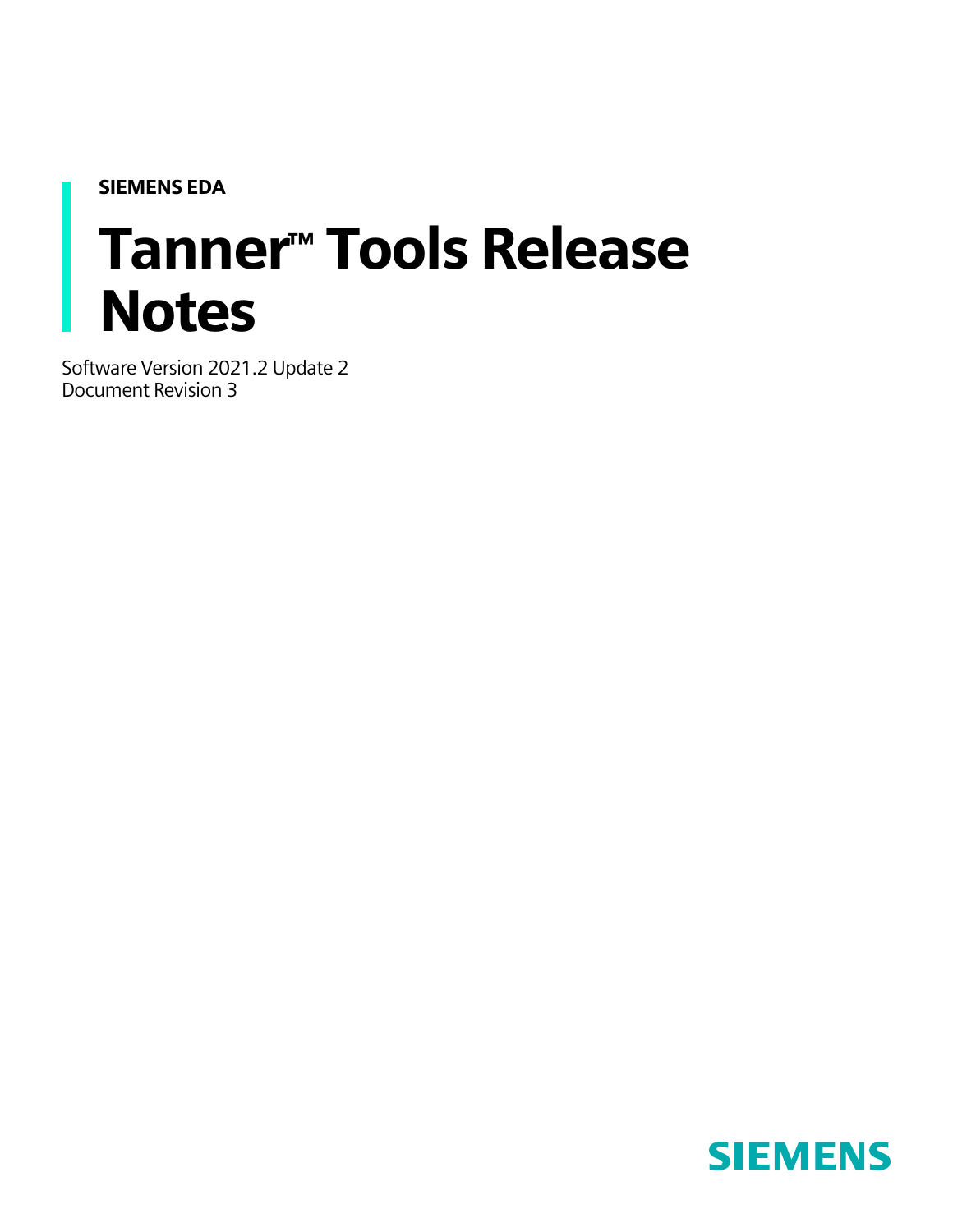#### Unpublished work. © 2022 Siemens

This material contains trade secrets or otherwise confidential information owned by Siemens Industry Software, Inc., its subsidiaries or its affiliates (collectively, "Siemens"), or its licensors. Access to and use of this information is strictly limited as set forth in Customer's applicable agreement with Siemens. This material may not be copied, distributed, or otherwise disclosed outside of Customer's facilities without the express written permission of Siemens, and may not be used in any way not expressly authorized by Siemens.

This document is for information and instruction purposes. Siemens reserves the right to make changes in specifications and other information contained in this publication without prior notice, and the reader should, in all cases, consult Siemens to determine whether any changes have been made. Siemens disclaims all warranties with respect to this document including, without limitation, the implied warranties of merchantability, fitness for a particular purpose, and non-infringement of intellectual property.

The terms and conditions governing the sale and licensing of Siemens products are set forth in written agreements between Siemens and its customers. Siemens' **End User License Agreement** may be viewed at: [www.plm.automation.siemens.com/global/en/legal/online-terms/index.html.](https://www.plm.automation.siemens.com/global/en/legal/online-terms/index.html)

No representation or other affirmation of fact contained in this publication shall be deemed to be a warranty or give rise to any liability of Siemens whatsoever.

**TRADEMARKS:** The trademarks, logos, and service marks ("Marks") used herein are the property of Siemens or other parties. No one is permitted to use these Marks without the prior written consent of Siemens or the owner of the Marks, as applicable. The use herein of third party Marks is not an attempt to indicate Siemens as a source of a product, but is intended to indicate a product from, or associated with, a particular third party. A list of Siemens' trademarks may be viewed at: [www.plm.automation.siemens.com/global/en/legal/trademarks.html.](https://www.plm.automation.siemens.com/global/en/legal/trademarks.html) The registered trademark Linux® is used pursuant to a sublicense from LMI, the exclusive licensee of Linus Torvalds, owner of the mark on a world-wide basis.

Support Center[: support.sw.siemens.com](https://support.sw.siemens.com/) Send Feedback on Documentation: [support.sw.siemens.com/doc\\_feedback\\_form](https://support.sw.siemens.com/doc_feedback_form)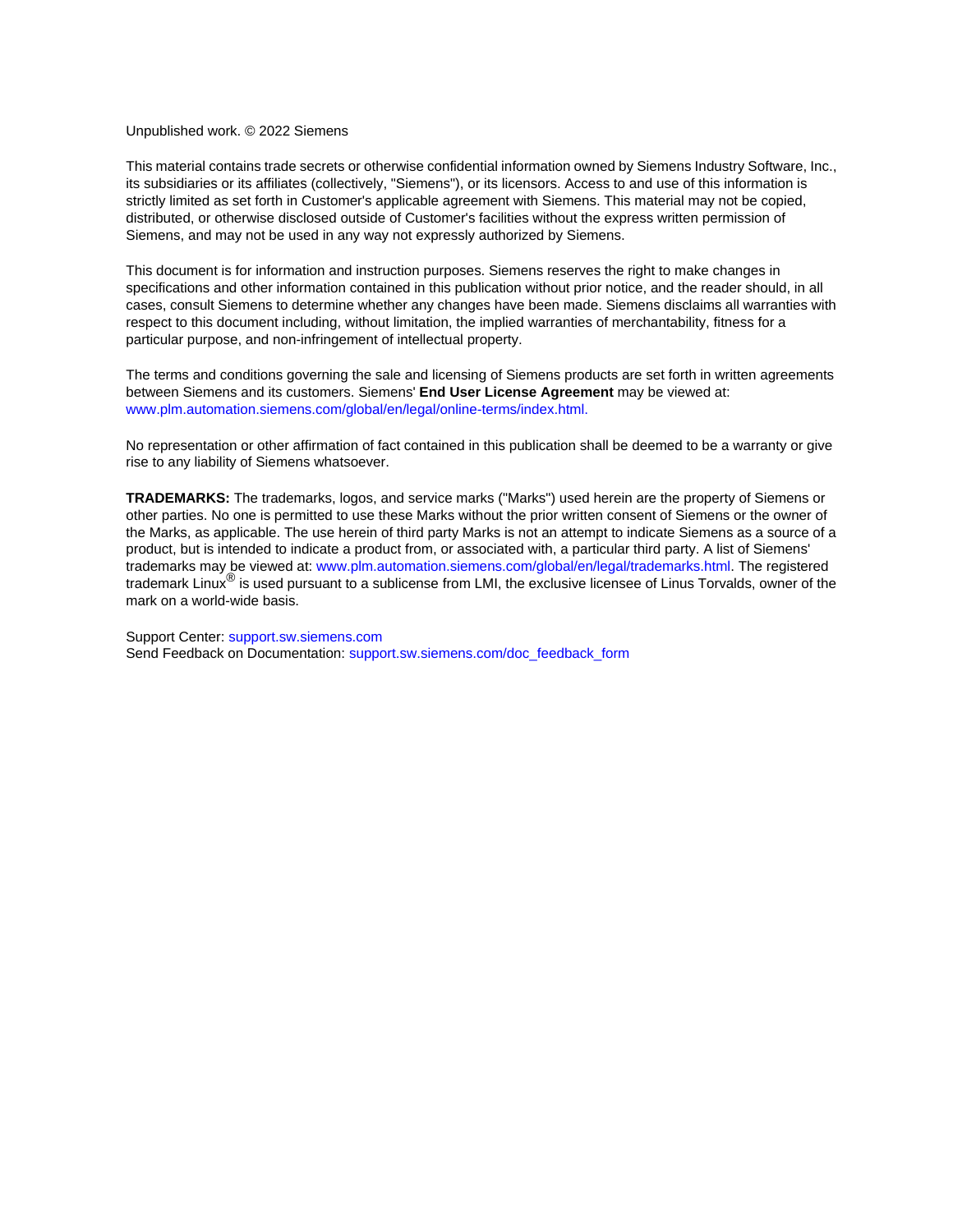# **Revision History**

<span id="page-2-0"></span>

| <b>Revision</b>             | <b>Changes</b>                                                                                                                             | Status/<br>Date              |  |
|-----------------------------|--------------------------------------------------------------------------------------------------------------------------------------------|------------------------------|--|
| 3                           | Modifications to improve the readability and comprehension of<br>the content. Approved by Lucille Woo.                                     | Released<br>February         |  |
|                             | All technical enhancements, changes, and fixes are listed in this<br>document for all products in this release. Approved by Barry<br>Dyne. | 2022                         |  |
| $\mathcal{D}_{\mathcal{L}}$ | Modifications to improve the readability and comprehension of<br>the content. Approved by Lucille Woo.                                     | Released<br>November<br>2021 |  |
|                             | All technical enhancements, changes, and fixes are listed in this<br>document for all products in this release. Approved by Barry<br>Dyne. |                              |  |
|                             | Modifications to improve the readability and comprehension of<br>the content. Approved by Lucille Woo.                                     | Released<br>August           |  |
|                             | All technical enhancements, changes, and fixes are listed in this<br>document for all products in this release. Approved by Barry<br>Dyne. | 2021                         |  |

Author: In-house procedures and working practices require multiple authors for documents. All associated authors for each topic within this document are tracked within the Siemens documentation source. For specific topic authors, contact Siemens Digital Industries Software documentation department.

Revision History: Released documents include a revision history of up to four revisions. For earlier revision history, refer to earlier releases of documentation on Support Center.

Tanner™ Tools Release Notes, v2021.2 Update 2

Note - Viewing PDF files within a web browser causes some links not to function. Use HTML for full navigation.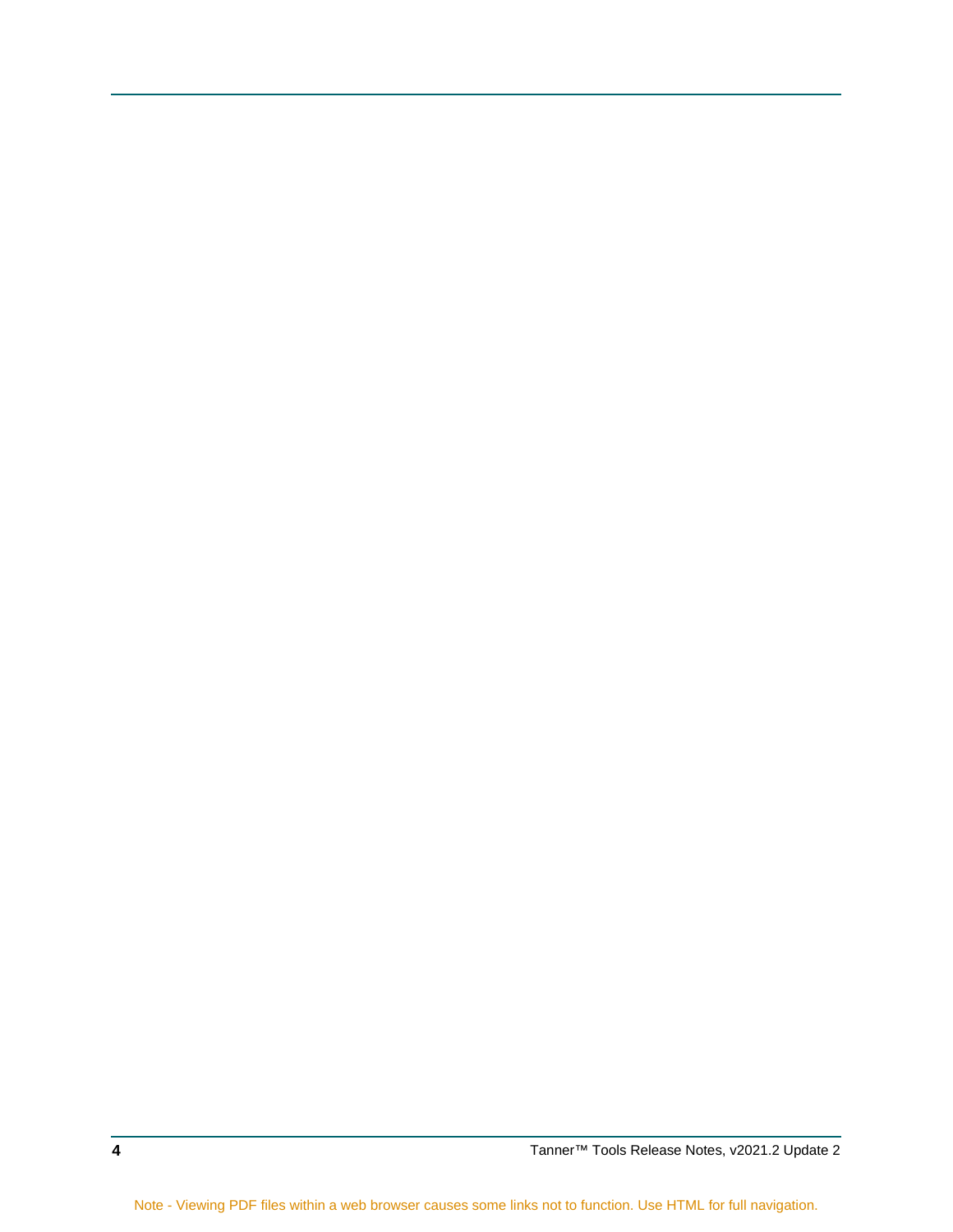#### **[Revision History](#page-2-0)**

| <b>Chapter 1</b>                               | $\overline{7}$ |
|------------------------------------------------|----------------|
|                                                | $\overline{7}$ |
|                                                | $\overline{7}$ |
|                                                | $\overline{7}$ |
| Broken Links in PDF Documentation - (MG595892) | 8              |
| <b>Chapter 2</b>                               | 9              |
|                                                | 9              |
|                                                | 10             |
|                                                | 10             |
|                                                | 11             |
|                                                | 11             |
|                                                | 12             |
| <b>Chapter 3</b>                               | 13             |
|                                                | 13             |
|                                                | 13             |
|                                                | 13             |
|                                                | 14             |
|                                                | 14             |
|                                                | 15             |
|                                                | 15             |
|                                                | 16             |
|                                                | 17             |
| <b>Chapter 4</b>                               | 19             |
|                                                | 19             |
|                                                | 20             |
|                                                | 21             |
|                                                | 23             |
|                                                | 23             |
|                                                | 23             |
|                                                | 23             |
|                                                | 24             |
|                                                | 25             |
|                                                | 26             |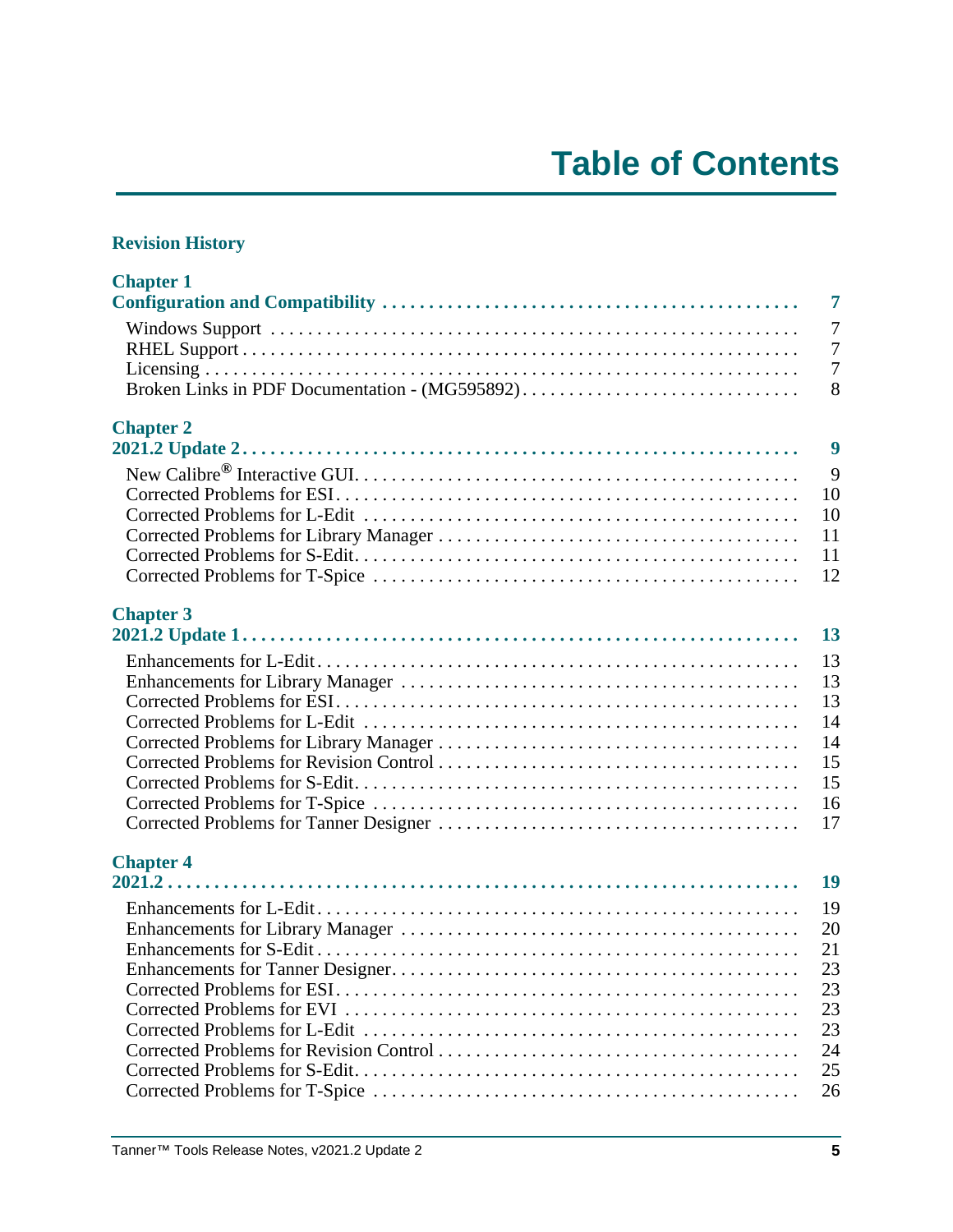| <b>Chapter 5</b> |  |
|------------------|--|
|                  |  |

#### **[Third-Party Information](#page-30-0)**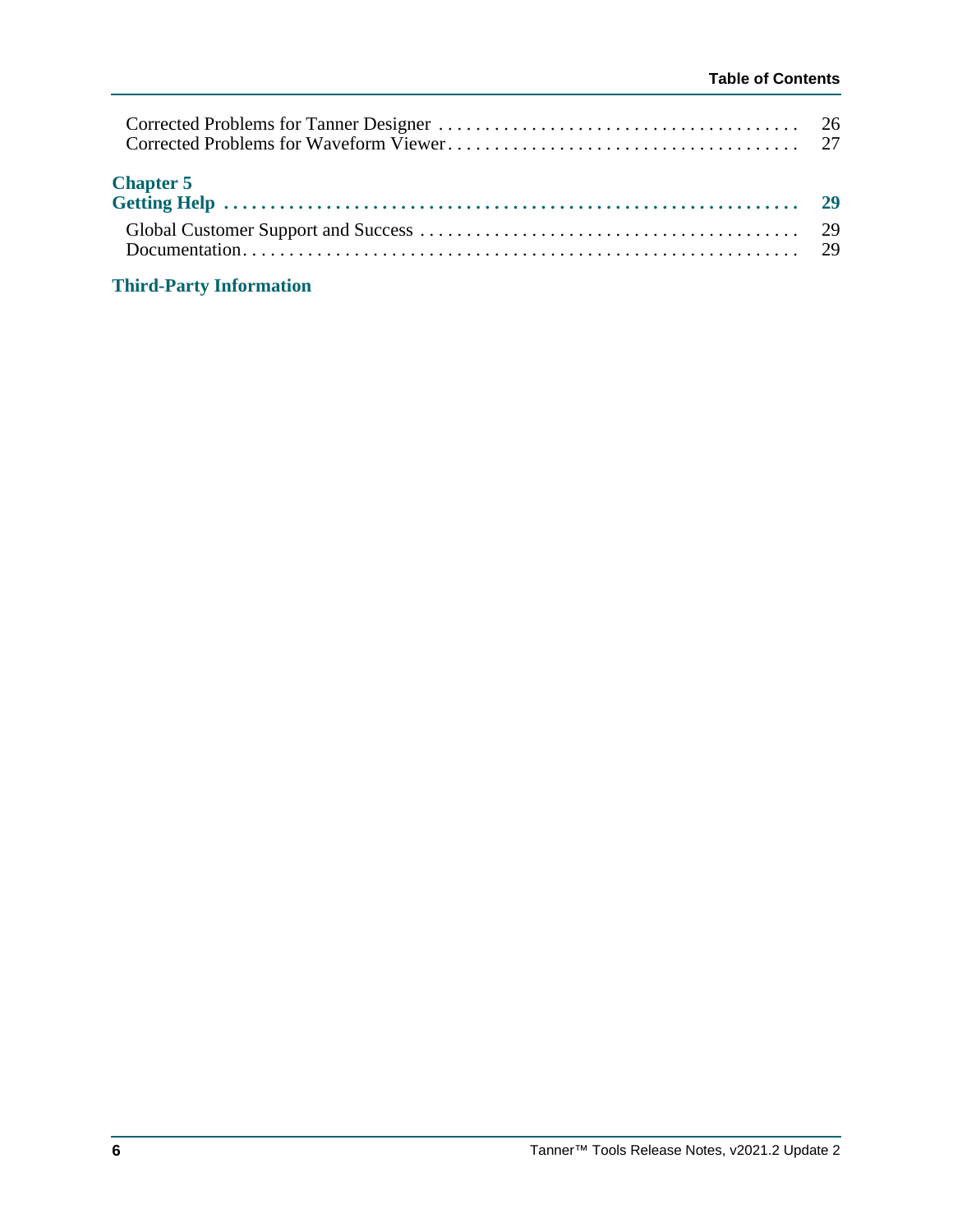### **Chapter 1 Configuration and Compatibility**

<span id="page-6-0"></span>This chapter provides information on compatibility, licensing, and system requirements for this Tanner™ Tools release.

For more information on licensing and system configuration, refer to the *[Tanner Tools](#page-0-0)  [Administrator's Guide](#page-0-0)*.

The exact access date is February 2022.

The following issues are described in this chapter:

#### <span id="page-6-1"></span>**Windows Support**

Tanner Tools are no longer supported on Microsoft® Windows® 7, effective January 2020, coinciding with the end-of-life date for Windows 7.

Tanner Tools 2016.2 are no longer supported as of January 2020.

Additional information on supported platforms is available at "Installation and Application Requirements" in the *Tanner Administrator's Guide*.

#### <span id="page-6-2"></span>**RHEL Support**

The Tanner 2021.2 release is the last release to support RHEL 6.8. Future major Tanner releases will only support RHEL 7.

#### <span id="page-6-3"></span>**Licensing**

The Tanner Tools are currently installed with Mentor Standard Licensing version 2018\_1 and FlexNet licensing version 11.14.1.3.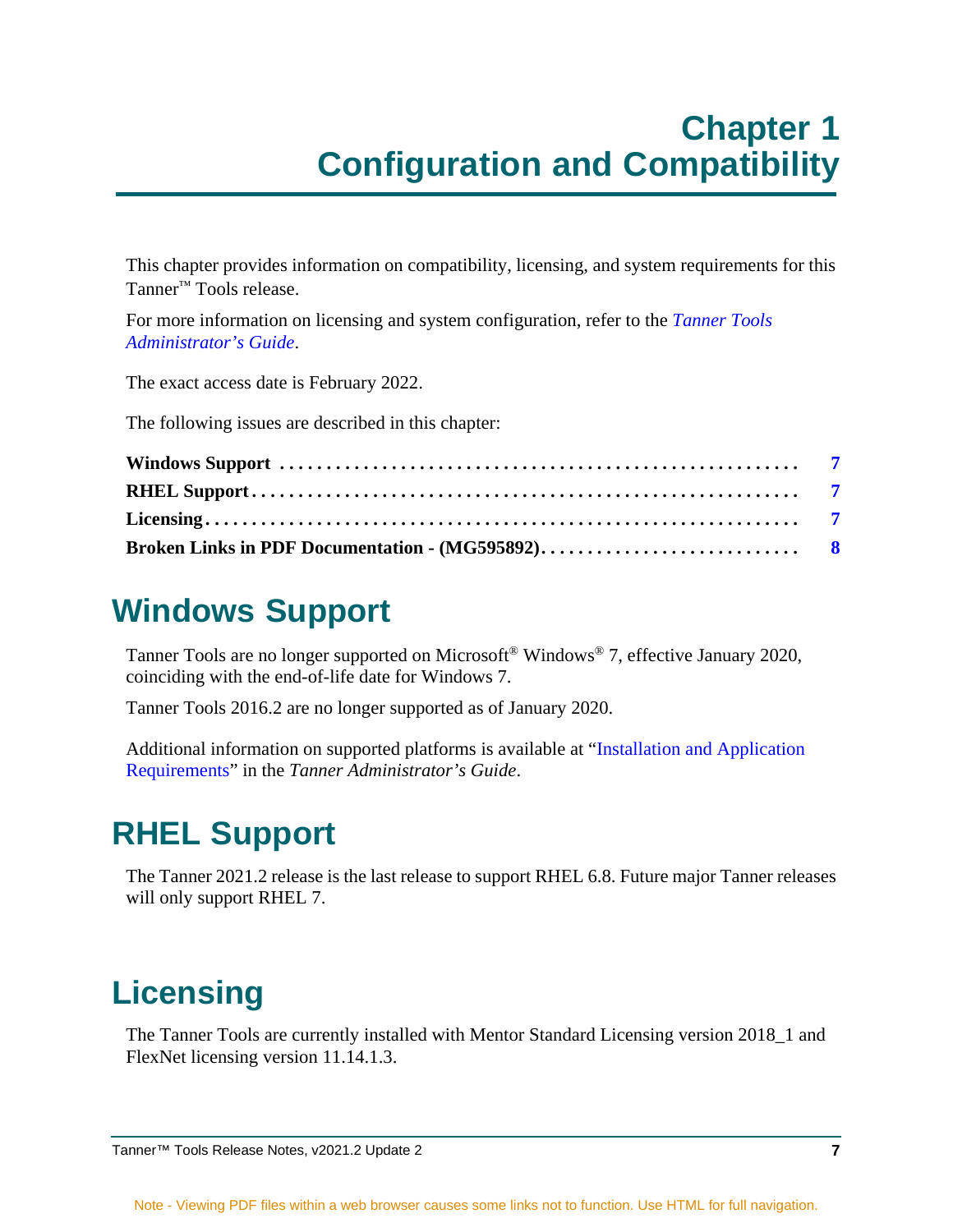If you encounter issues, please install the latest version of licensing software from [Support](http://support.mentor.com)  [Center.](http://support.mentor.com)

#### <span id="page-7-0"></span>**Broken Links in PDF Documentation - (MG595892)**

Due to enhanced security restrictions with web browser PDF plug-ins, some links do not function. Links in HTML documentation are fully functional.

Clicking a link within a PDF viewed in a web browser may result in no action, or it may load the title page of the current PDF manual (instead of the intended target in the PDF manual). The

unresolved link behavior occurs in all web browsers on Windows<sup>®</sup> and Linux<sup>®1</sup> platforms. Because of this behavior, the navigational experience of PDF manuals is compromised. PDF is ideal for printing because of its page-oriented layout.

Use the HTML manuals to search for topics, navigate between topics, and click links to examples, videos, reference material, and other related technical content.

For information about Adobe's discontinued support of Adobe Reader on Linux platforms and your available options, refer to Knowledge Article MG596568 on Support Center.

<sup>1.</sup> Linux<sup>®</sup> is a registered trademark of Linus Torvalds in the U.S. and other countries.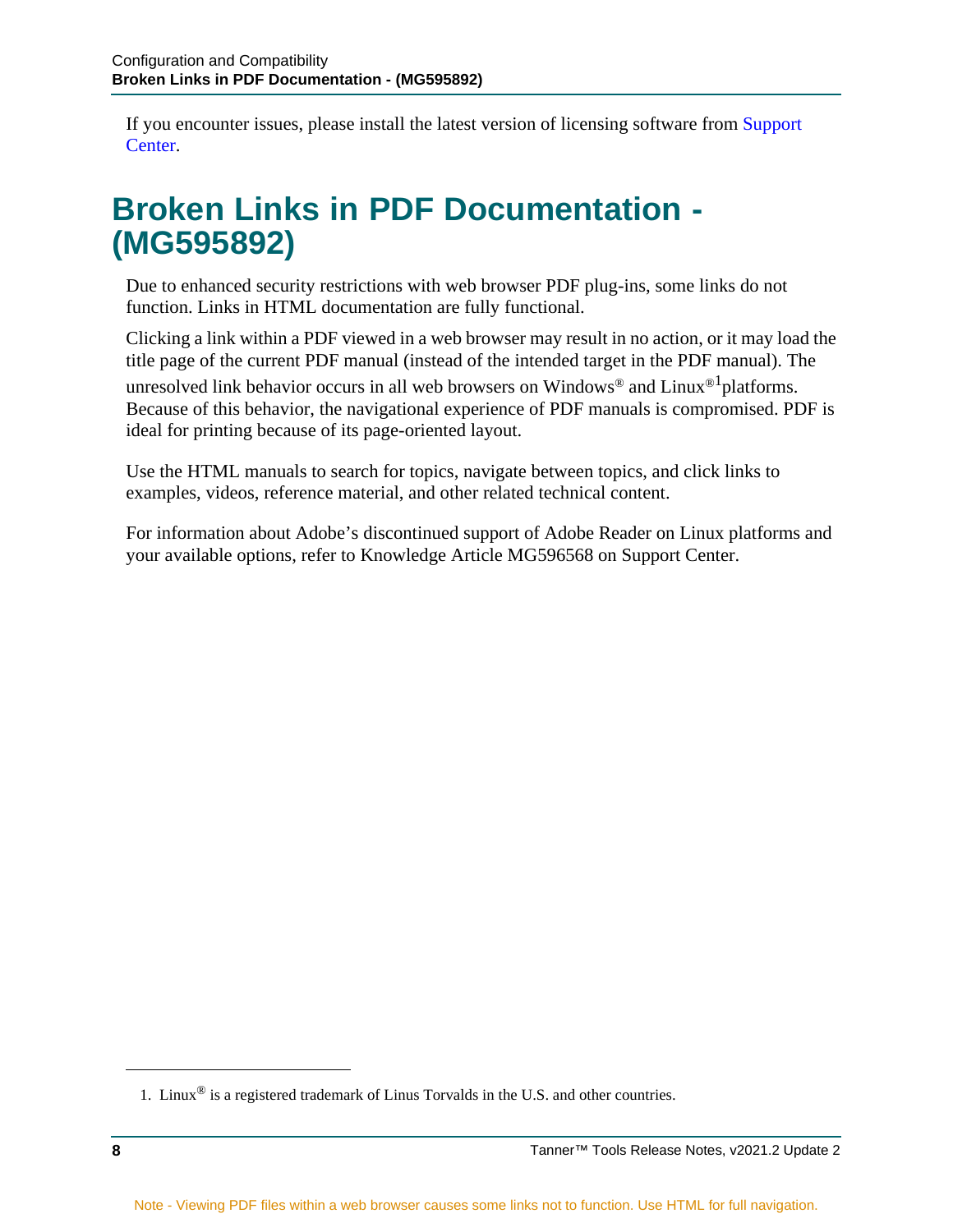<span id="page-8-0"></span>This chapter contains all of the enhancements and corrected defects for this release.

For more information, refer to the individual product manuals available from the InfoHub (**Help > Help and Manuals**) or from Support Center.

### <span id="page-8-1"></span>**New Calibre**® **Interactive GUI**

The default Calibre® Interactive GUI is changing to the new Calibre Interactive GUI for Calibre DRC, Calibre LVS, Calibre PERC, and Calibre PEX starting with the Calibre 2022.1 release.

If you need to switch to the old (classic) GUI, then you need to set environment variables in either the location where you run Calibre tools or via the User Environment section of the Setup Calibre Connection dialog box in the L-Edit tool, as shown in [Figure 2-1](#page-9-2).

If you set the environment variable to 1, then the tool uses the new GUI.

If you set the environment variable to 0, then the tool uses the classic GUI.

For more information, please refer to the *Calibre Interactive User's Manual* and the *Calibre Interactive (New GUI) User's Manual* on Support Center.

The 4 environment variables are:

- CALIBRE ENABLE NEW CI DRC
- CALIBRE\_ENABLE\_NEW\_CI\_LVS
- CALIBRE\_ENABLE\_NEW\_CI\_PEX
- CALIBRE\_ENABLE\_NEW\_CI\_PERC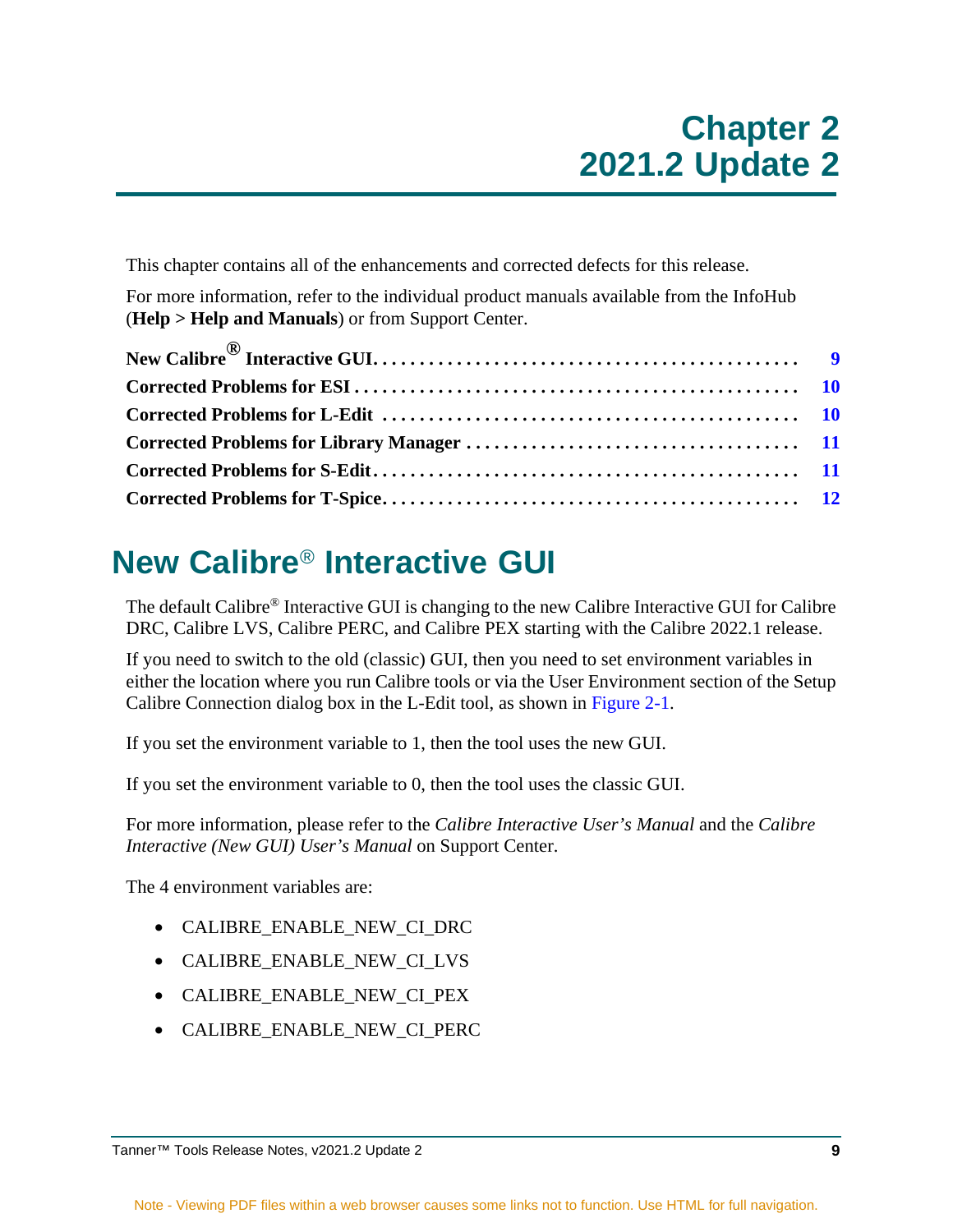#### <span id="page-9-2"></span>**Figure 2-1. Setting Environment Variables for Calibre Interactive GUI**

| Setup Calibre Connection                                              |  |                            |  |  |
|-----------------------------------------------------------------------|--|----------------------------|--|--|
| Hostname for Calibre:                                                 |  | usemame@hostname           |  |  |
| Calibre binary or script:                                             |  | \$CALIBRE_HOME/bin/calibre |  |  |
| Calibre RealTime license:                                             |  | <b>Tanner Calibre One</b>  |  |  |
| €X <del>1</del><br>User environment variables (saved in the registry) |  |                            |  |  |
| Variable                                                              |  | Value                      |  |  |
| CALIBRE_ENABLE_NEW_CI_DRC                                             |  | 1                          |  |  |
| CALIBRE_ENABLE_NEW_CI_LVS                                             |  | 1                          |  |  |
| CALIBRE_ENABLE_NEW_CI_PEX                                             |  | 1                          |  |  |
| CALIBRE ENABLE NEW CI PERC                                            |  | 1                          |  |  |
|                                                                       |  |                            |  |  |
|                                                                       |  |                            |  |  |
| ∢                                                                     |  |                            |  |  |

#### <span id="page-9-0"></span>**Corrected Problems for ESI**

This section lists the fixed defects in this release of the ESI application.

• **DR 54536** — Fixed a SQL 'database is locked' error that might happen when many simulation jobs are rapidly submitted.

#### <span id="page-9-1"></span>**Corrected Problems for L-Edit**

This section lists the fixed defects in this release of the L-Edit application.

- **DR 33636** Fixed problem where Rule Aware Layout does not show violations between instances of the same cell.
- **DR 51516** Fixed problem when two users create a new layout view with the same name, and layout from first user is lost.
- **DR 53785** Fixed L-Edit Legacy LVL when layers with purposes are present.
- **DR 54075** Mouse zoom while dragging object no longer displays a phantom image of the object.
- **DR 54078** Multi-grid toolbar: snap grid button now commit edit box when the "Set snap grid" button is pressed.
- **DR 54105** Fixed crash while running a custom UPI macro, caused by External Text Editor.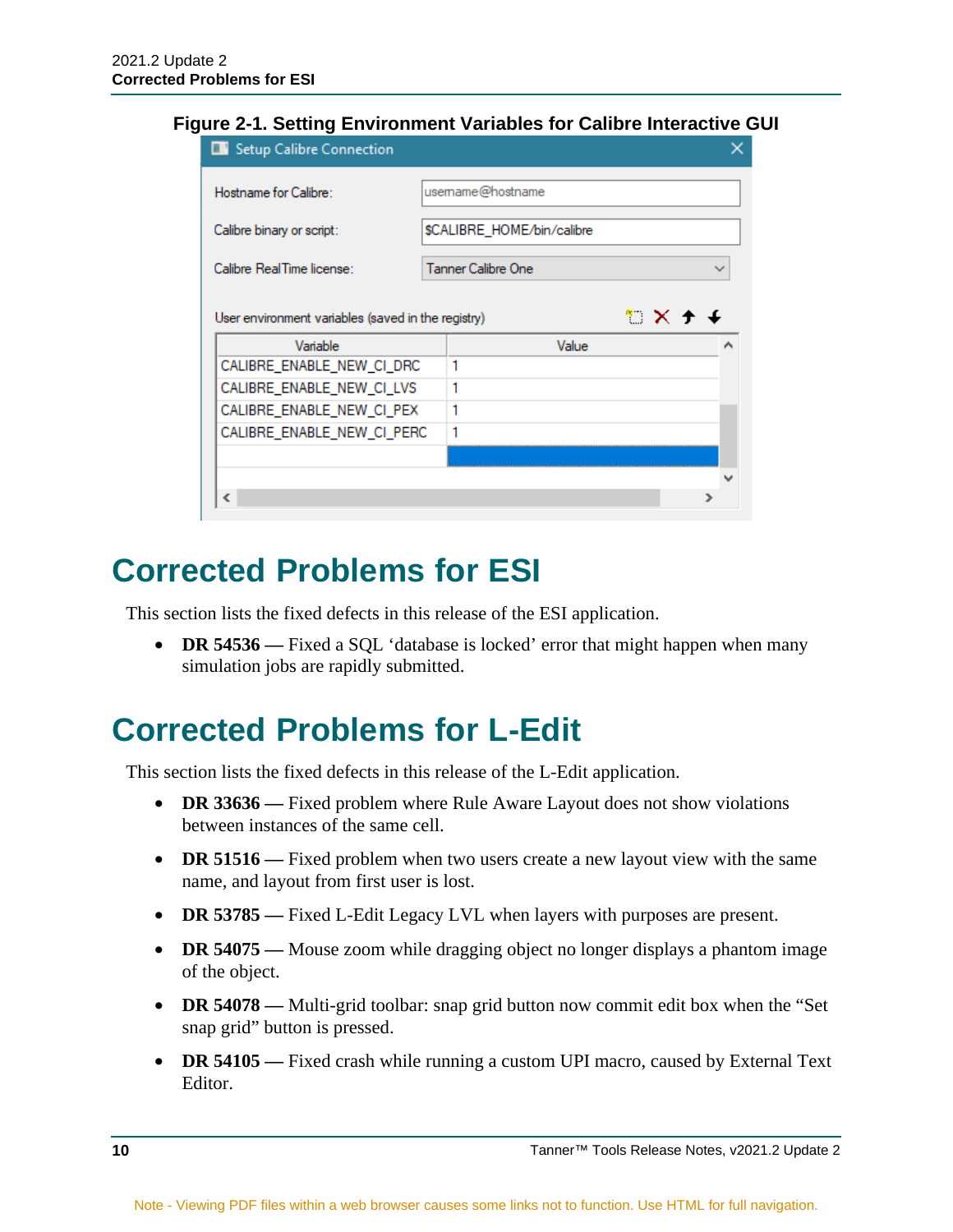- **DR 54122** Fixed Crash on layout text generation by limiting text to 4095 characters.
- **DR 54235** Fixed problem where Calibre RealTime integration treats the current working directory as base for relative path to GDSII layer map file, rather than the location of the lib.defs or .tdb file.
- **DR 54243** Fixed crash running L-Edit TDI when the cellname in TDI setup floorplan > Floorplan View Name drop down exists in multiple libraries.

#### <span id="page-10-0"></span>**Corrected Problems for Library Manager**

This section lists the fixed defects in this release of the Library Manager application.

• **DR 53761** — Very high CPU usage issue on Linux is fixed.

#### <span id="page-10-1"></span>**Corrected Problems for S-Edit**

This section lists the fixed defects in this release of the S-Edit application.

- **DR 52201** Corrected the number of pin connections for exported netlist subcircuit calls that refer to Verilog-A code consisting of port arrays dimensioned using macros, e.g. input [`ARRAYSIZE-1:0] bIn.
- **DR 52373** "Probe to schematic" now works with multiple schematic cell views. If a matching view is open, it is used, otherwise a warning is logged.
- **DR 52537** Fixed EZwave voltage cross-probing with a reference.
- **DR 52875** Netlisting will now fail if shorted nets are found, with a user message, rather than proceeding to write a netlist containing shorts. The old netlist will be deleted prior to writing the new one. Placement of a new netlabel that creates a short will now issue a user warning.
- **DR 53355** Fixed problems with EZwave freezing up when generating certain plots, such as histograms. Note that this fix requires use of AMSv V2022.1.
- **DR 53883** Fixed Results Page plots to EZwave for Eldo simulations when the 'Keep All Simulation Results' setting is changed.
- **DR 53984** Double home click now fits the extent of the whole schematic.
- **DR 54102** Fixed a problem where the display of warning messages to the Command window is delayed.
- **DR 54103** Fixed problem where {Pop Out Reuse Window} does not reuse window when assigned using CTRL in bindkey.
- **DR 54129** Fixed problem where the TCL command design save -library <lib> -force deleted design data.

Tanner™ Tools Release Notes, v2021.2 Update 2 **11**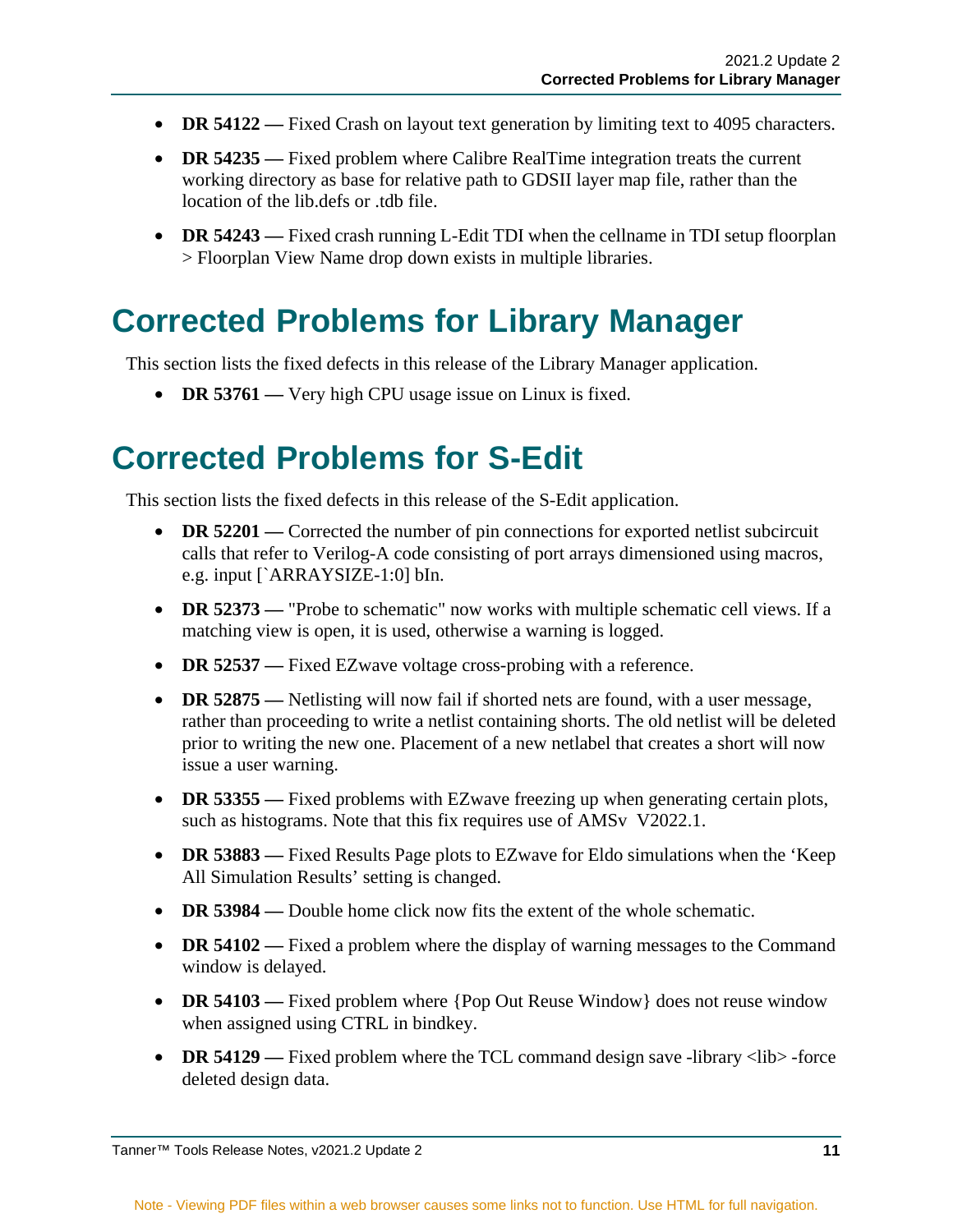- **DR 54158** SPICE.PINORDER property is now obeyed for Calibre source export.
- **DR 54185** Multi-line text labels are truncated when displayed, if they contain an empty line.
- **DR 54358** Spectre netlister now writes the global statement prior to altergroups instead of after.
- **DR 54483** Fixed case where schematic gets modified without a reservation after zoom operation.

#### <span id="page-11-0"></span>**Corrected Problems for T-Spice**

This section lists the fixed defects in this release of the T-Spice application.

- **DR 45648** Relocated the digital simulator . vcd output file to the simulation results folder instead of its parent directory.
- **DR 51385** Fixed certain DC sweep measurements when measure results are chained into other .measure calculations.
- **DR 54135** Corrected convergence problems due to invalid M scaling of derivatives for VCR devices (g<name> node1 node2 VCR ...).
- **DR 54271** Removed erroneous 'current density' warning messages for R3\_CMC resistors during DC and parametric sweeps.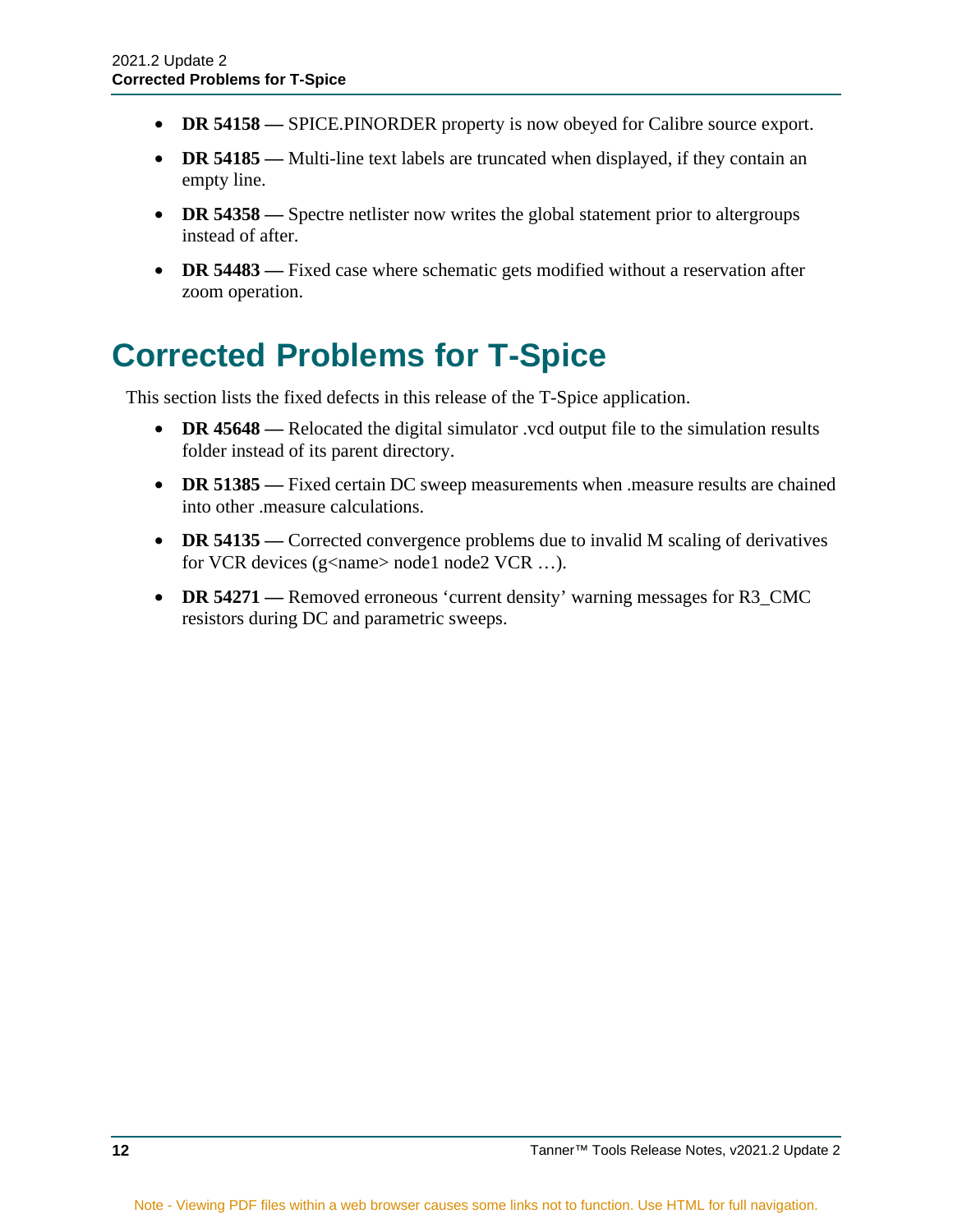<span id="page-12-0"></span>This chapter contains all of the enhancements and corrected defects for this release.

For more information, refer to the individual product manuals available from the InfoHub (**Help > Help and Manuals**) or from Support Center.

#### <span id="page-12-1"></span>**Enhancements for L-Edit**

This section lists the enhancements available in this release of the L-Edit application.

• **ER 53354** — TDI no longer sends LEF/DEF/PTF/Liberty/RTL files to remove Linux server if those files already exist on the server.

#### <span id="page-12-2"></span>**Enhancements for Library Manager**

This section lists the enhancements available in this release of the Library Manager application.

• **ER 53588** — Now Version Control status of active library definition file is being refreshed automatically when implicitly modified during library creation, copy, rename, and delete operations.

## <span id="page-12-3"></span>**Corrected Problems for ESI**

This section lists the fixed defects in this release of the ESI application.

• **DR 52853** — EZwave is now opened on the correct host when there are multiple saved settings in ESI dialog box.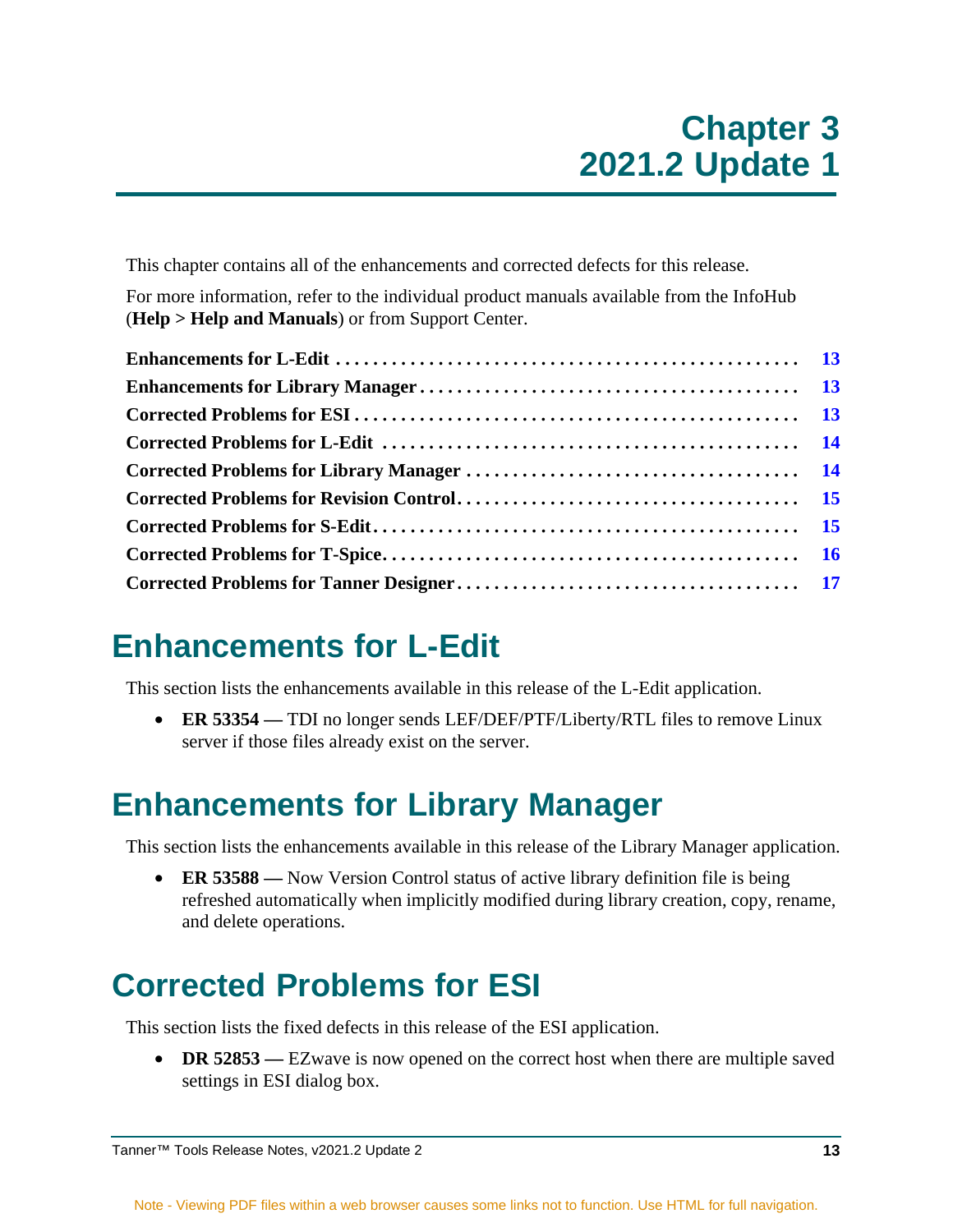• **DR 53415** — Improved the error recovery and error messaging for remote host connection failures.

#### <span id="page-13-0"></span>**Corrected Problems for L-Edit**

This section lists the fixed defects in this release of the L-Edit application.

- **DR 52973** Fixed crash when double-clicking the layer for which Area is set on the Derivation tab.
- **DR 53137** OASIS Export/Import is now handled correctly when a cell with same name is present in two different libraries.
- **DR 53298** Fixed problem caused by second period in filename when opening a GDS file.
- **DR 53337** GDSII import log header now contains Target library, Overwrite cells, and Search for cells.
- **DR 53341** 2D array port names A < 1 > >  $\leq$  2 are now correctly preserved.
- **DR 53387** Fixed saving Special Layers when they are on a real purpose, not the Legacy purpose.
- **DR 53423** Fixed export DEF for legacy ports.
- **DR 53442** Synchronize Schematic Selection now opens the associated schematic.
- **DR 53455** Improved performance of GDSII import when a layout view is open.
- **DR 53697** Fixed updating from callbacks in the Edit Objects dialog when changing property to an invalid value, the property would return to the default value rather than the previous value. Also fixed the "<Multiple>" display when remastering multiple instances.
- **DR 53835** Fixed problem importing some display.drf files by allow functions with > 10000 arguments in the lisp interpreter.
- **DR 53907** Edit instance dialog is now correctly initialized based on default values in CDF.

#### <span id="page-13-1"></span>**Corrected Problems for Library Manager**

This section lists the fixed defects in this release of the Library Manager application.

- **DR 53506** Fixed a crash by enhancing the implementation to handle the case when Cellview contains more than one primary file representing different view types.
- **DR 53514** Fixed the viewTypesToCopy and viewsToCopy options of cell copy operation to work like the same options of library copy one.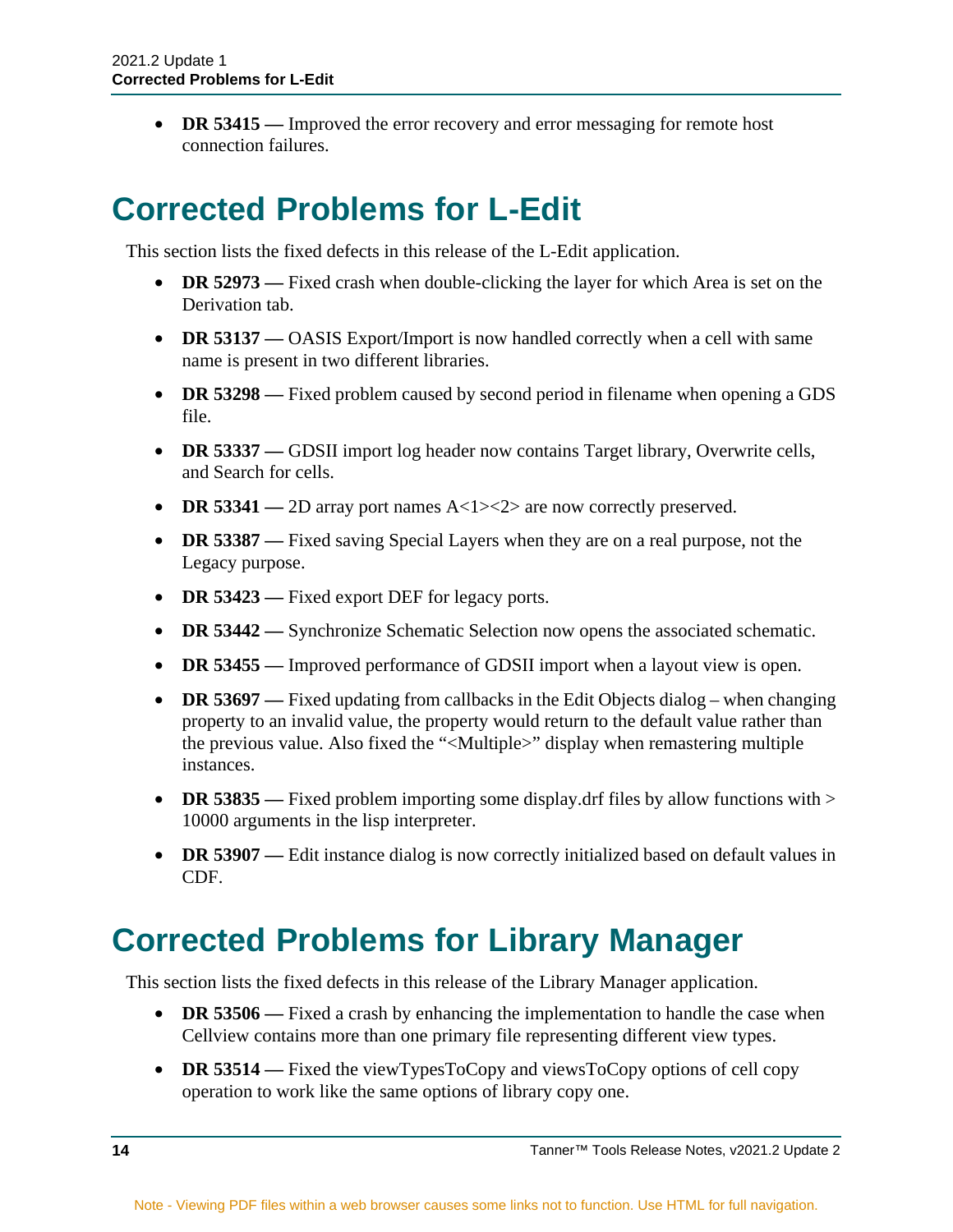#### <span id="page-14-0"></span>**Corrected Problems for Revision Control**

This section lists the Revision Control fixed defects in this release.

• **DR 53580 —** Fixed library creation, copying, renaming, or deletion, as well as active library definition file editing operations in Library Manager to cancel their execution in an SVN working copy, if active library definition file is repo locked in a different working copy.

#### <span id="page-14-1"></span>**Corrected Problems for S-Edit**

This section lists the fixed defects in this release of the S-Edit application.

- **DR 50837** Corrected the Probe to calculator operation which was plotting values instead of sending the waveform name to the EZwave calculator.
- **DR 51096** Added support for EZwave calculator to S-Edit. When the S-Edit toolbar is set to probe to "Calculator", and the waveform viewer is EZwave, S-Edit can now probe to the EZwave calculator.
- **DR 51837** S-Edit now relaunches EZwave when probing if it finds EZwave is no longer present.
- **DR 52051** Fixed problem with Simulation progress tooltip not working after a while.
- **DR 52956** T-Spice related setup is no longer exported to simulation for AFS simulator.
- **DR 53266** Do not change focus from S-Edit to the previously focused app when a simulation completes.
- **DR 53335** Fixed probing of digital signals from Symphony simulations.
- **DR 53365** Fixed problem where Spectre NOISETRAN parameters get exported even if it's unchecked by user, but multiple runs is set to some value.
- **DR 53394** Fixed problems with switching between local and remote simulations display of EZwave.
- **DR 53406** Corrected the behavior of the EZwave calculator Send Expression operation for simulations with Keep all simulation results enabled.
- **DR 53425** It is now possible to create a new view to resolve an unresolved view.
- **DR 53477** Corrected remote EZwave launch failures when the user switched between different host Saved Settings in ESI.
- **DR 53490** Design Check no longer causes extra views to be loaded. This could improve performance of design check if large views were being unnecessarily loaded.
- **DR 53491** Fixed excessive refreshing of S-Edit Add instance dialog box.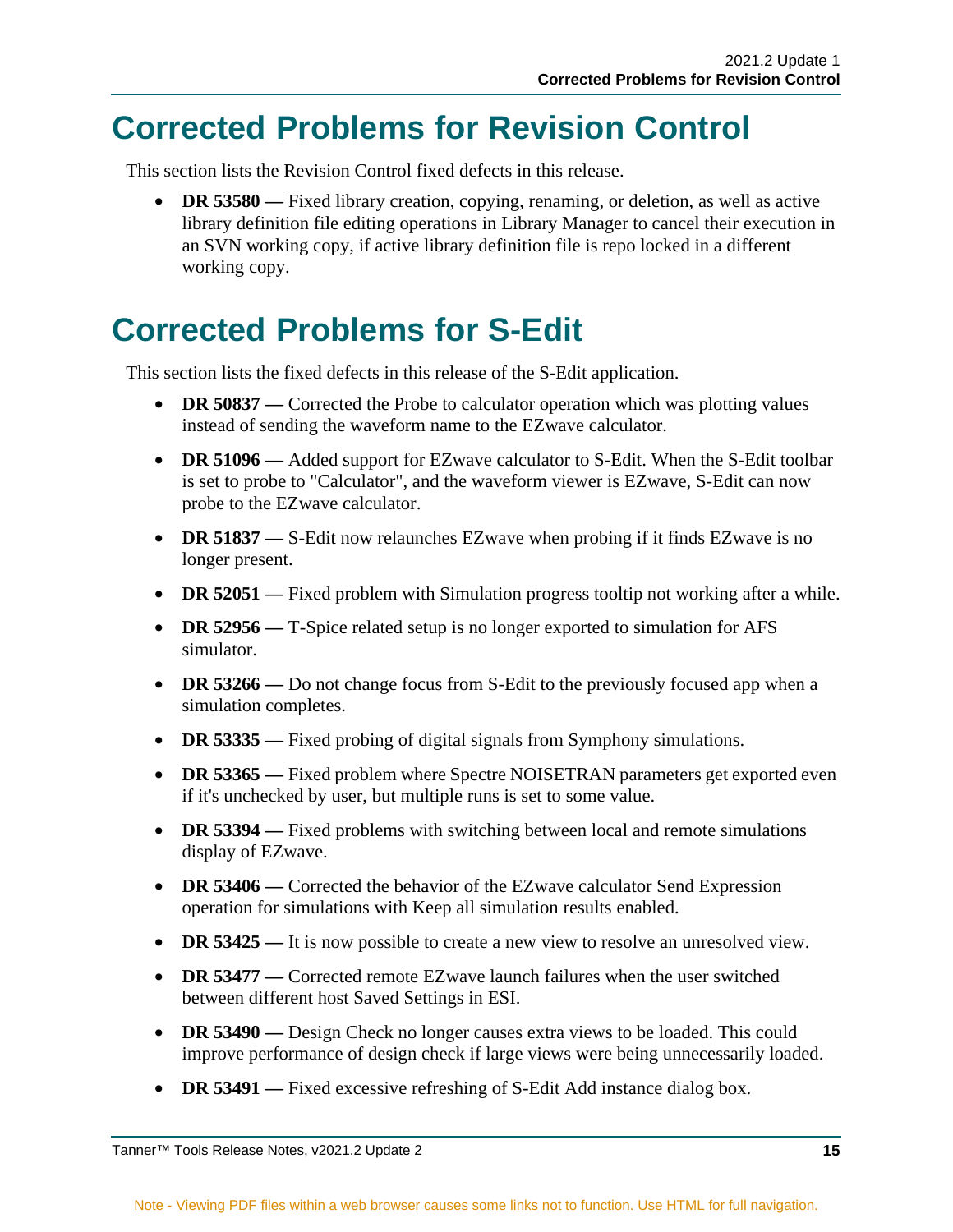- **DR 53501** Fixed relative path when browsing for Spectre Libraries in Setup Simulation dialog box.
- **DR 53524** Fixed problem with text label evaluation system property when exchanging data with previous versions.
- **DR 53557** Extracting parameters no longer add ")" to the end of a parameter.
- **DR 53590** Fixed Design check for symbol view missing pin warnings.
- **DR 53651** Do not automatically launch the EZwave calculator when Results page expressions are calculated.
- **DR 53670** Fixed problems in the place instance dialog. When placing an instance, the instance dialog is now correctly initialized with default values from CDF. Invisible properties from CDF now respond to callbacks of other properties. Fixed problems when dragging instance across one schematic window to another when placing an instance.
- **DR 53758** Improved performance when setting multiple design checks does on large views.
- **DR 53734** Fixed problem updating the instance dialog when placing instances in succession.
- **DR 53781** Fixed editing of instance properties by Ctrl+Right-click on the property on the schematic work area.
- **DR 53868** Simulations dialog 'Rename' fails for Eldo simulations, when we have signals in the Waveform Results page.
- **DR 53874** Fixed Publish to SDL on Linux when symbolic links are used.
- **DR 53978** Improvements in S-Edit log performance have been made. This significantly improves performance running simulations from S-Edit that produce large amount of log data, in particular when log limits in ESI and S-Edit are set to large values.

#### <span id="page-15-0"></span>**Corrected Problems for T-Spice**

This section lists the fixed defects in this release of the T-Spice application.

- **DR 52511** Added a new option maxwarnstolog to limit just the number of .assert violations that are printed to the screen and log file. maxwarns messages will still be printed to the .assert file. Limiting log messages will improve performance when many messages are logged.
- **DR 53509** Fixed a T-Spice GUI crash at the end of a Verilog-AMS simulation.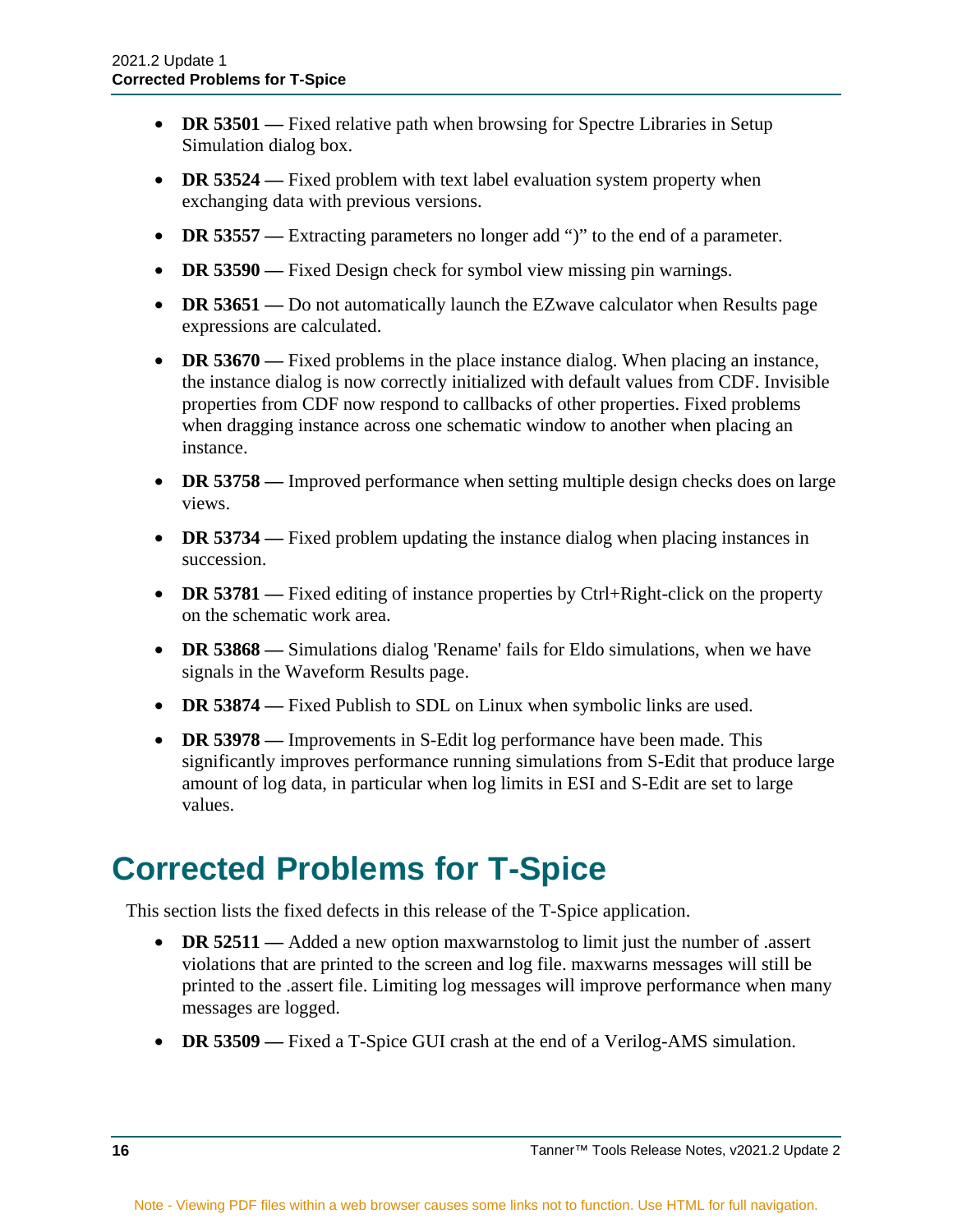• **DR 53583** — Fixed a T-Spice GUI crash when exiting the application while a queue of simulations are running.

#### <span id="page-16-0"></span>**Corrected Problems for Tanner Designer**

This section lists the fixed defects in this release of the Tanner Designer application.

- **DR 49552, 53489** Corrected the simulation Status display column to properly track the progress of running simulations.
- **DR 52923** Tanner Designer no longer holds an exclusive lock on the sqlite database.
- **DR 53280** Corrected the grouping of date/time-stamped Keep All Simulation Results solutions (e.g. name\_20211002\_123045) in relation to user-named files ending in numbers (e.g. name\_ $v2_2_1$ ).
- **DR 53281** Corrected empty Netlist and Schematic Design path fields on Linux.
- **DR 53451** When simulations are run from Tanner Designer, the simulation measures from the S-Edit Results page Calculator expression definitions, are now computed at the end of simulations and are displayed correctly in Tanner Designer.
- **DR 53487** When completing a simulation the fields such as host, netlist, etc now update automatically.
- **DR 53488** Made corrections and improvements to the Retarget path... operation for fixing invalid simulation paths.
- **DR 53496, 53256** The detailed results for AFS corner analysis will now show columns for Library values.
- **DR 53496** The detailed results for Eldo PVT and corner analysis will now show columns for Libraries and all variables.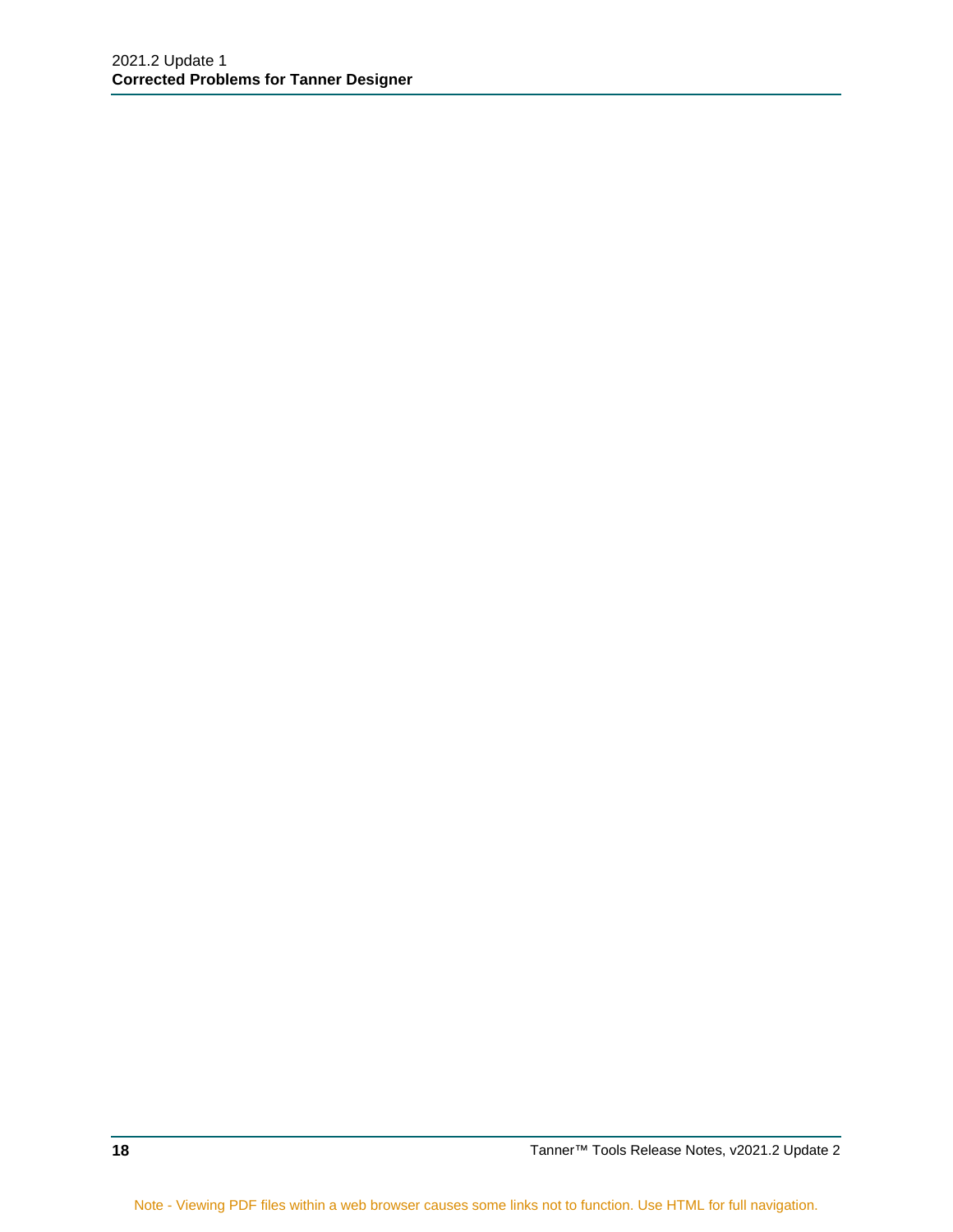<span id="page-18-0"></span>This chapter contains all of the enhancements and corrected defects for this release.

For more information, refer to the individual product manuals available from the InfoHub (**Help > Help and Manuals**) or from Support Center.

| <b>20</b> |
|-----------|
| <b>21</b> |
| 23        |
| 23        |
| 23        |
| 23        |
| 24        |
| 25        |
| <b>26</b> |
| <b>26</b> |
|           |

#### <span id="page-18-1"></span>**Enhancements for L-Edit**

This section lists the enhancements available in this release of the L-Edit application.

- **ER 40173** ODB++ Import and Export is now available in L-Edit.
- **ER 42553** Alignment operations "Distribute Horizontally" and "Distribute Vertically" now preserve columns and rows when objects are initially aligned in columns or rows.
- **ER 42896** Synchronize Selections from Layout to Schematic and visa-versa now works for multiple selected objects.
- **ER 45340** Integrated support for 3rd party text editors is now available in S-Edit and L-Edit for editing text views (Spice, Verilog, VHDL) as well as various text and log files. See **Setup Application > Text Editor** for setup. Pressing the Ctrl Key when opening a text view or file will open the opposite of the default choice.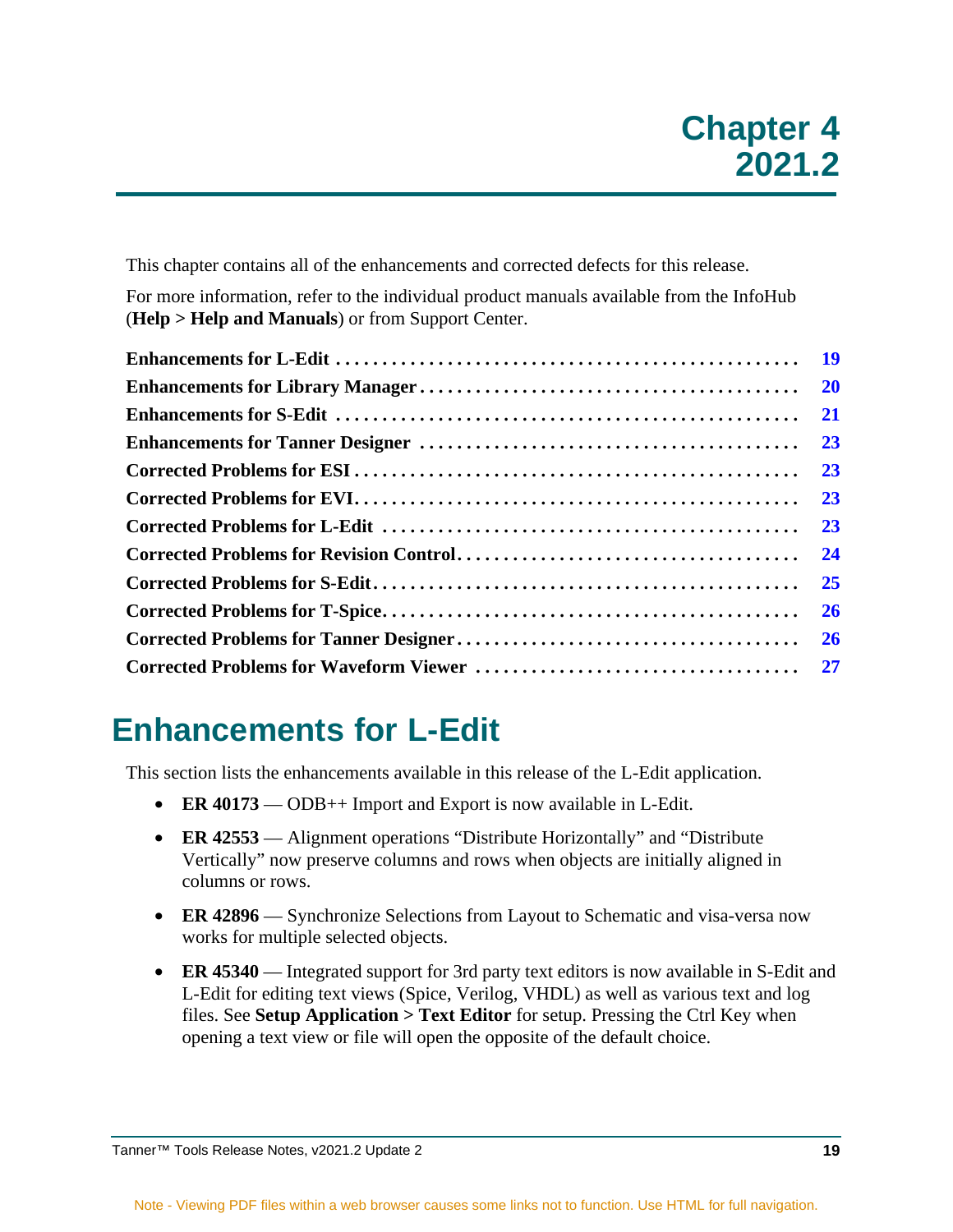- **ER 50550** Router now supports the end of line spacing rule with the parallel object. LEF line: SPACING 0.10 ENDOFLINE 0.09 WITHIN 0.020 PARALLELEDGE 0.10 WITHIN  $0.07$ ;
- **ER 51302** Nudge now permits different distances in x and y.
- **ER 51546** Mouse grid snapping may now be set on a per-layer basis. Per-layer grid settings are on a new "Grid" tab in Setup Layers. Per layer snapping may be turned on/ off in the Multigrid toolbar Settings dialog box.
- **ER 51765 Port Utilities > Convert labels to ports** now allows specification of Length and Width to create rectangular ports, rather than only square ports.
- **ER 51876** The "Snap to manufacturing grid" command has been enhanced to provide options to snap to the per-layer grid or the default mouse snap grid, and has been renamed to "Snap to grid".
- **ER 52077** The **Setup Tanner Digital Implementer > Netlist/RTL** page now contains a "List File" option to setup the list of Netlist/RTL files, rather than entering them individually in the UI.
- **ER 52106** When editing, the SHIFT key forces horizontal or vertical editing, and the CTRL key forces 45-degree editing. Once you begin one of these edits, you can now also hold down the ALT key, then the direction of the edit is "locked".
- **ER 52445** The Calibre Connections Dialog now contains an option to set the Calibre Realtime License. Options are Tanner Calibre One, Calibre RealTime custom lite, or Calibre RealTime custom.
- **ER 52507** L-Edit now respects the read-only setting in the *.oalib* file in the library folder.
- **ER 52520** The Multigrid toolbar has new buttons to set the grid and grid offset by clicking on the layout rather than entering values. There is also a new "Settings" button that displays the settings for all the grids.

#### <span id="page-19-0"></span>**Enhancements for Library Manager**

This section lists the enhancements available in this release of the Library Manager application.

- **ER 44286** Library Manager is a new stand-alone application that provides OA data management capabilities for layout and schematic in a unified environment. Within Library Manager, users can:
	- o Create, copy, rename, delete libraries, cells, views, categories, and properties
	- o Launch schematics and layouts
	- o Replace instances in libraries, cells, and views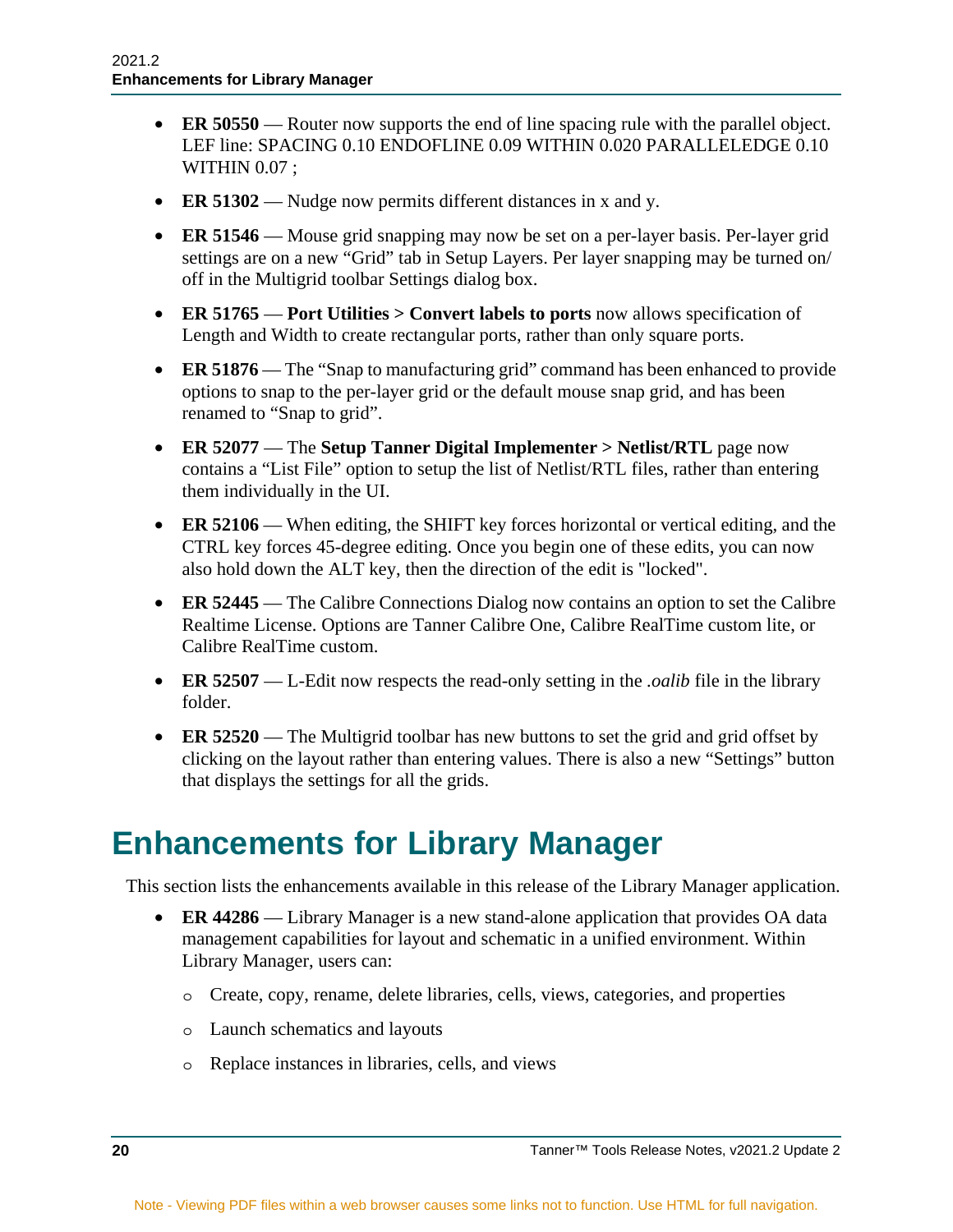- o Edit technology references for libraries
- o Create and edit *lib.defs* files
- o Sort, filter, and organize data
- o Integrate Revision Control tools (SVN, Perforce, Cliosoft
	- Create new working copies
	- Manage, lock, and commit selected libraries, cells, views, and files
	- Review repo locked views and files to commit or unlock them

#### <span id="page-20-0"></span>**Enhancements for S-Edit**

This section lists the enhancements available in this release of the S-Edit application.

- **ER 38690** A new TCL command "workspace getcursorposition" returns the current cursor position on the schematic. Optional -prompt argument shows a temporary prompt dialog and -command argument calls "command" with x and y.
- **ER 45340** Integrated support for 3rd party text editors is now available in S-Edit and L-Edit for editing text views (Spice, Verilog, VHDL) as well as various text and log files. See **Setup > Preferences > Text Editor and Styles > Text Editor** for setup. Pressing the Ctrl Key when opening a text view or file will open the opposite of the default choice.
- **ER 45558** Performance opening a cell view has been improved by only loading cells for the view itself, rather than loading all views in the hierarchy. Views in the hierarchy will need to be loaded for netlisting and design checks.
- **ER 49005** S-Edit is now able to setup Technology Referenced and Attached libraries when creating a new library, as one can do in L-Edit.
- **ER 50576** S-Edit now has Autosave, as was already present in L-Edit. Autosave saves backup files for each modified view, which are used to recover lost work in the event of a program crash or when closed improperly.
- **ER 50872 Setup Simulation > Parameters** now has the ability to search the View or the hierarchy for undefined parameters and automatically add them to the parameters table.
- **ER 51011** Schematic Compare allows comparison between 2 schematic views or 2 symbol views. Differences are summarized and automatically zoomed and highlighted in the schematic canvas. Identifying differences between different versions of a schematic/symbol is useful in design flows or ECO flows when you need to determine a cause of failure.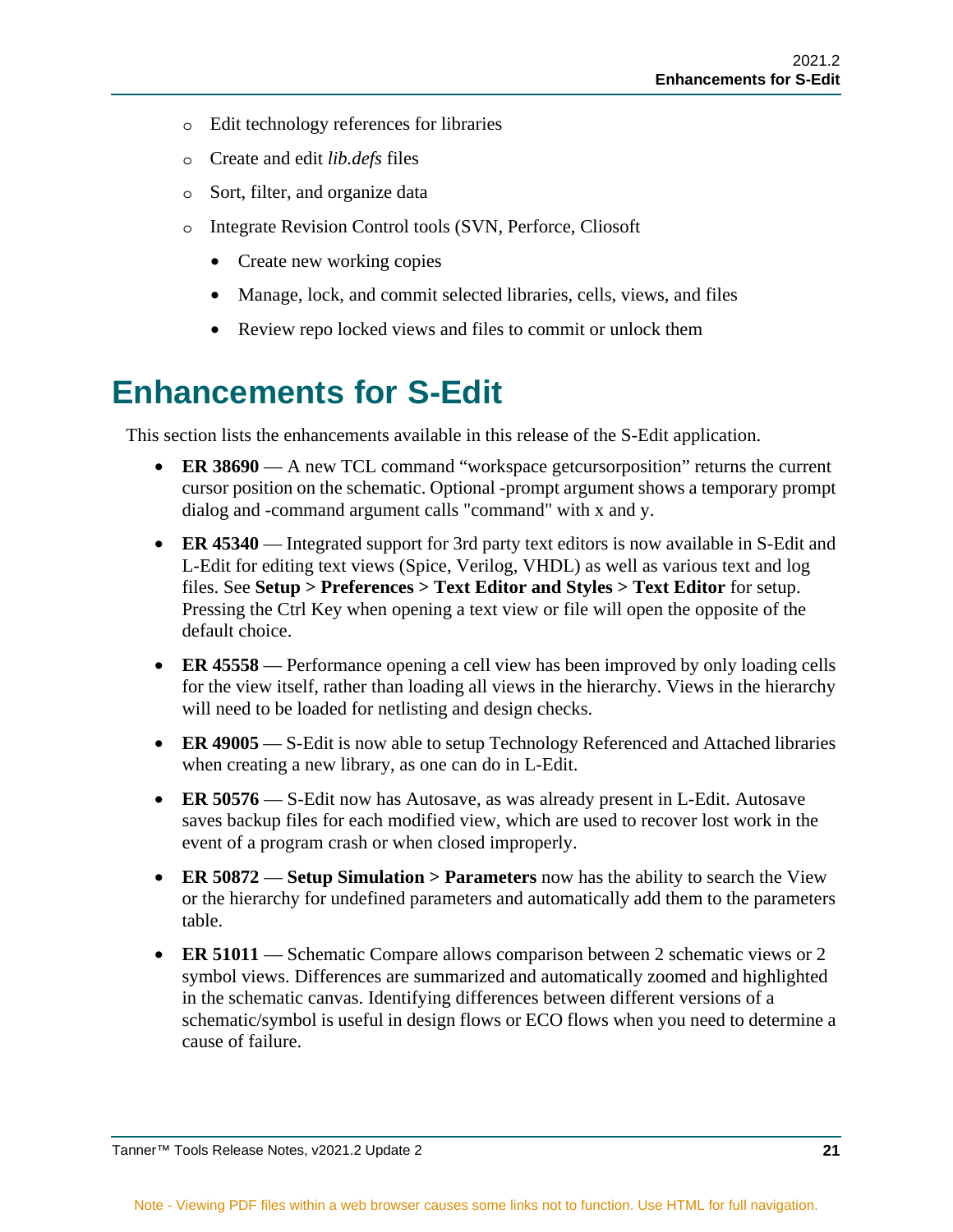- **ER 51219** A close.design folder in *%AppData%\Tanner EDA\scripts* is now supported, which executes user-defined scripts upon closing of a design.
- **ER 51292** Parsing of Spice views now has three modes that can be used to control performance. The three modes are:
	- o **full** parse the entire netlist
	- o **interface** only parse interfaces
	- o **none** do not parse the netlist

The mode is automatically chosen, but can be overridden by placing a property on the view called "PARSE" with one of the above values. Verilog and VHDL views have "full" and "none" modes, but do not support "interface".

- **ER 52732** The "tech report" TCL command reports attached and referenced libraries for the database. It can also create attachments and references. This command previously existed as "test oatech".
- **ER 52751** The lock icon in the library navigator now represents both the no-edit setting and the read-only setting in the library *.oalib* file.
- **ER 52826** In Setup Simulation, the column headers of disabled corners are now displayed in gray for better visualization.
- **ER 52865** The simulation toolbar has been redesigned to move database related buttons onto a separate "Design" toolbar, and to organize the simulation buttons into more clear groupings.

A new "Select Simulations" button has been added that invokes a dialog that lists all the simulations for the current testbench. From the simulations dialog one can load other simulations and perform various other operations.

A new "Waveform Viewer" button is added to the toolbar to launch the appropriate waveform viewer for the current simulation.

- **ER 52864** A list editor dialog box has been added in the Setup Simulation dialog box to improve editing of the following:
	- o File search paths
	- o Include files
	- o Library files

The Library files editor has two columns, the library file and the section name. The section name has a drop down which is prepopulated from the sections in the*.lib* file, but can also be typed into.

• **ER 52979** — **Right click > Copy Link Target** on a file or folder link in the S-Edit command window copies the link to the clipboard.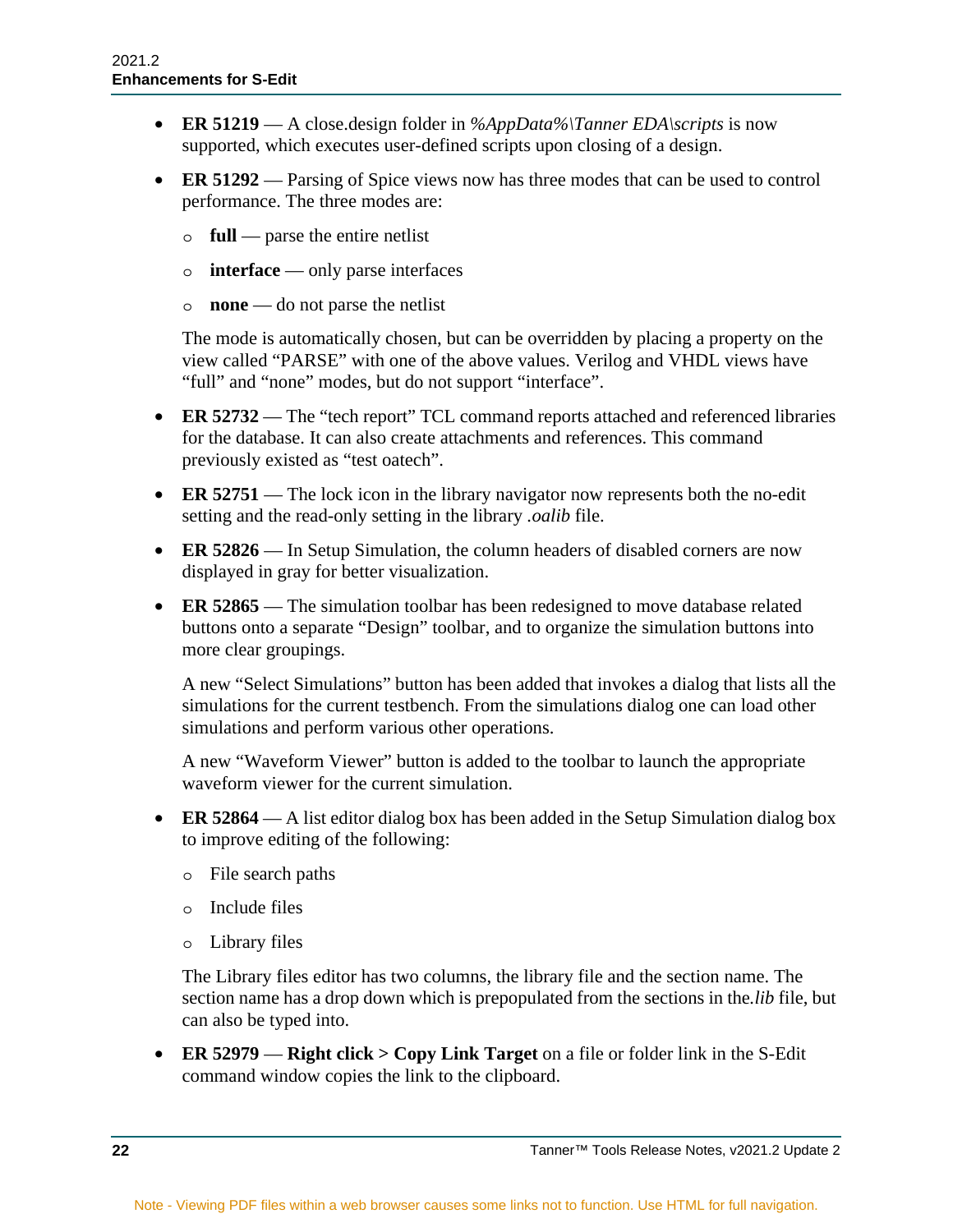- **ER 52959** Netlisting of parameter and temperature sweeps inside corners now preserves the sweeps inside the corners, resulting in a much more compact netlisting. This allows EZwave to understand and plot the parameterization correctly.
- **ER 53199** Library Sections in the **Setup Simulations > Corners** tab are now autopopulated in a dialog box, allowing the user to choose from available sections in the library file.

#### <span id="page-22-0"></span>**Enhancements for Tanner Designer**

This section lists the enhancements available in this release of the Tanner Designer application.

• **ER 52960** — For a corner setup in Setup Simulation with multi-corner/sweeps, Tanner Designer will now aggregate them as a single cluster in Tanner Designer.

#### <span id="page-22-1"></span>**Corrected Problems for ESI**

This section lists the fixed defects in this release of the ESI application.

- **DR 47866** Upgraded the Putty ssh tool to version 0.73 to correct security vulnerabilities.
- **DR 52050** Eliminated intermittent error "Environment variable %APPDATA% not defined".

#### <span id="page-22-2"></span>**Corrected Problems for EVI**

This section lists the fixed defects in this release of the EVI application.

• **DR 51269** — Fixed problem exporting schematic running Calibre xACT the first time.

#### <span id="page-22-3"></span>**Corrected Problems for L-Edit**

This section lists the fixed defects in this release of the L-Edit application.

- **DR 35892** Fixed problems using object snapping to align objects.
- **Dr 39335** The "database open" TCL command now supports options to open *gds*, *gerber*, *dxf*, *cif*, *oasis*, and *odb++* files.
- **DR 47220** Fixed problem where LC\_Generate returned an error instead of generating the specified instance.
- **DR 48070** Guard Rings imported from other tools are now tagged so that "select", "delete", "convert" functions work.
- **DR 49071** Standard and Custom vias definitions may now be deleted.

Tanner™ Tools Release Notes, v2021.2 Update 2 **23**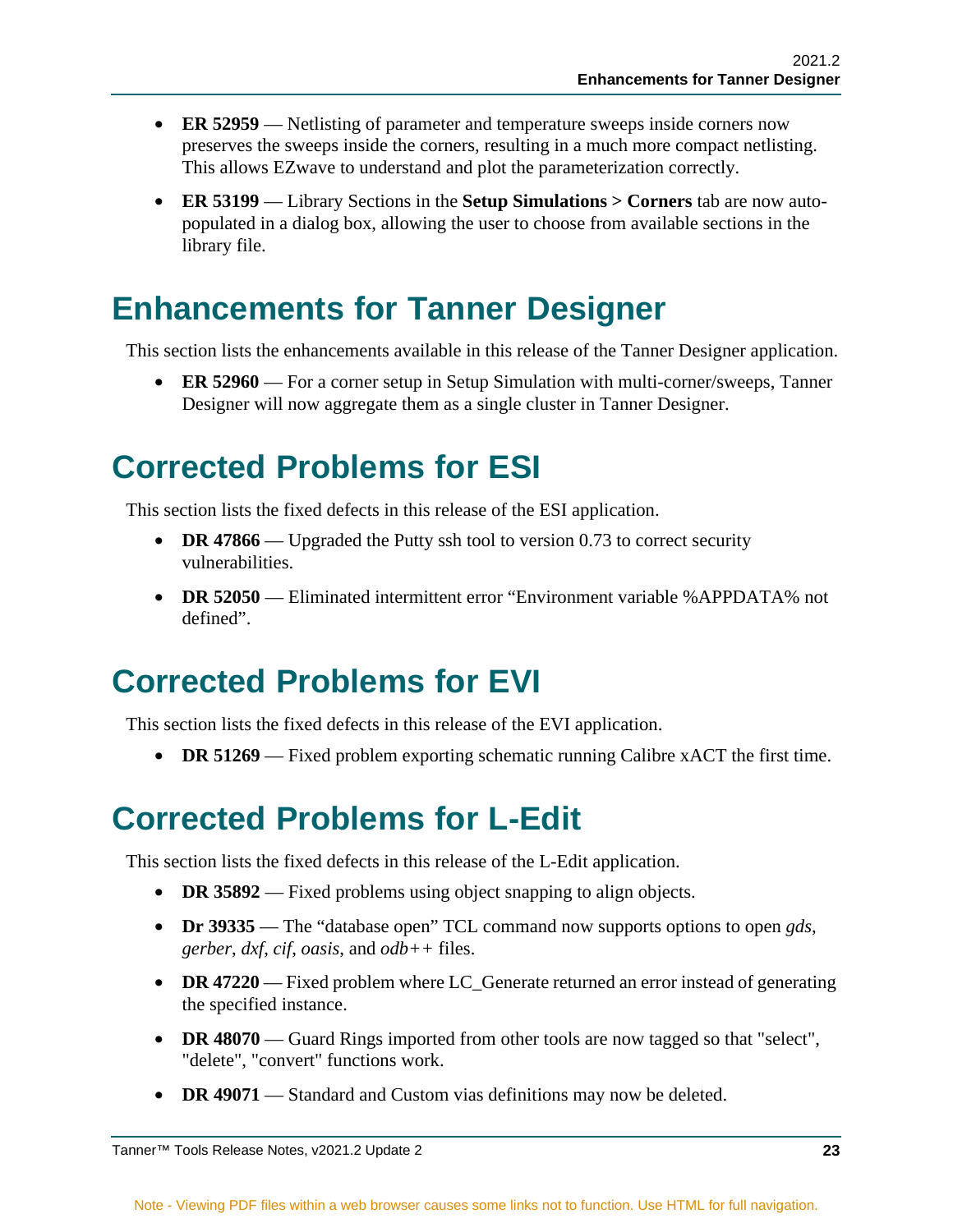- **DR 49990** Fixed problem where LInstance\_SetParameters UPI command did not change instance parameter.
- **DR 51221** Fixed minimum metal area issues in SDL auto-router.
- **DR 51453** Fixed Minimum Metal area DRC error in SDL router.
- **DR 51648** Fixed minimum width routing errors in SDL auto-router.
- **DR 51759** Improved accuracy of routing in SDL auto-router using LEF spacing table for the parallel length routing.
- **DR 51857** Added support for the LEF MINIMUMCUT statement in the SDL autorouter.
- **DR 52294** Fixed rotation and flipping bitmap images when printing in the vector mode.
- **DR 52504** Fixed problem changing the name of a port, when ports contains box, port and label objects, and port and label objects are on different layer.
- **DR 52569** Fixed problem closing L-Edit after running the "Regenerate T-Cells and Vias" command. This also fixes hang after adding a standard via template and closing the design.
- **DR 52576** Fixed crashes when printing.
- **DR 52920** The GDS spec states that number of columns and the number of rows in an array must be in the range 0 to 32,767. L-Edit now warns if this number is exceeded, but will allow you to read and write up to 65,535. There is no guarantee that any other tool will correctly process this data.
- **DR 52989** Fixed crash in "Find in Hierarchy" when "Ports" and "Labels" are both checked.
- **DR 53101** Fixed problem where import DEF generated wrong pattern due to nonstandard database resolution.

#### <span id="page-23-0"></span>**Corrected Problems for Revision Control**

This section lists the fixed defects in Revision Control in this release.

- **DR 48091** SVN performance improvements.
- **DR 51599** SVN version 1.6.x only: Not able to manage a view after unmanage.
- **DR 51642** SVN: Version Control update hangs indefinitely.
- **DR 51703** SVN version 1.6.x only: Library Update/Refresh doesn't show VC related information in Navigator's columns.
- **DR 52009** Perforce: Crash when calling update library that has an alias name.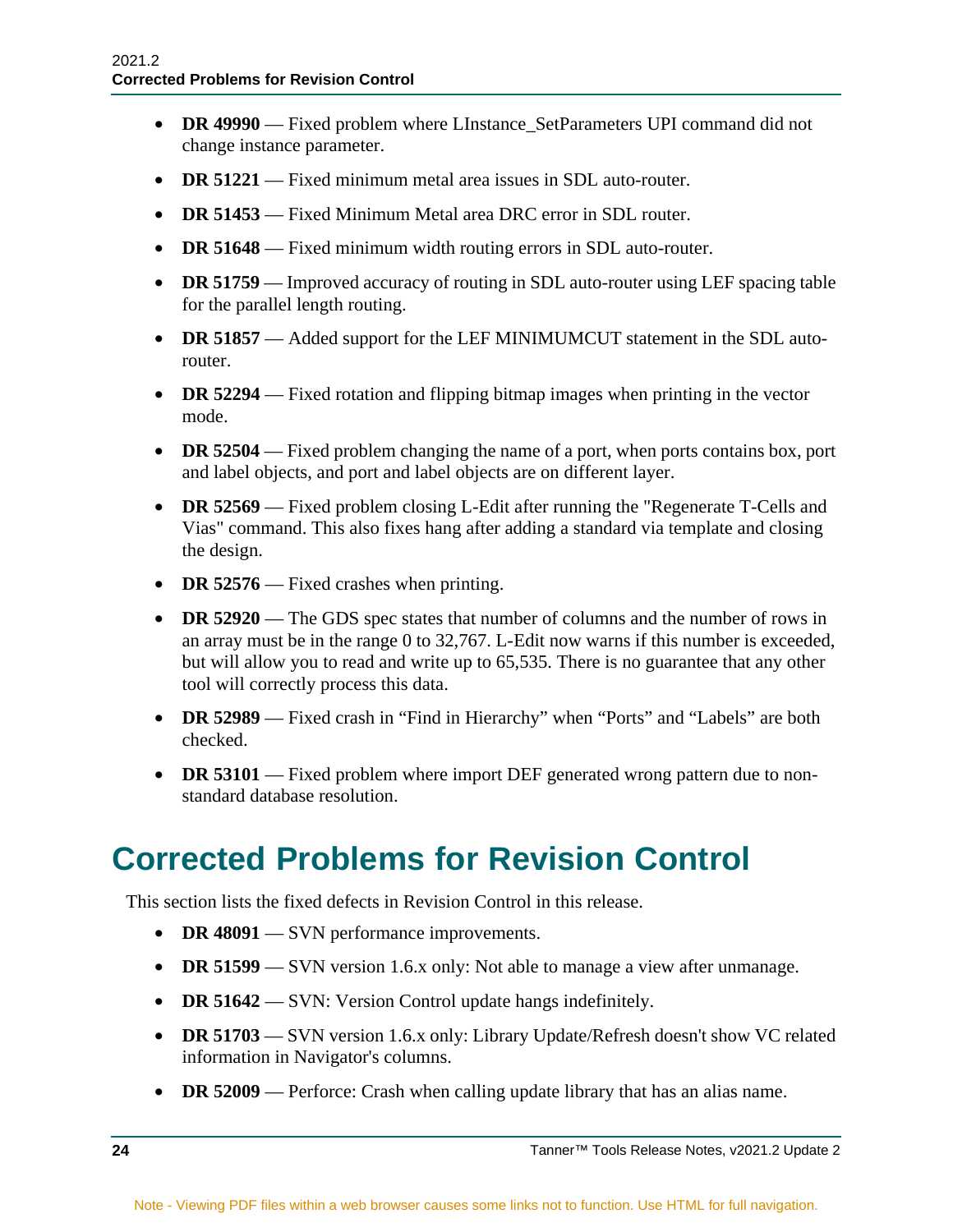• **DR 52487** — SVN/Cliosoft SOS/Perforce: Cellyiew folders become empty, when copying a cell with manage option, then closing and reopening S-Edit.

### <span id="page-24-0"></span>**Corrected Problems for S-Edit**

This section lists the fixed defects in this release of the S-Edit application.

- **DR 48444** Descriptions in **Setup Simulation > Parameter** are now saved.
- **DR 50627** Fixed crash editing image on custom toolbar button.
- **DR 51064** Designs with Japanese characters in the path can now be opened in S-Edit. Locale will need to be Japanese, and *lib.defs* file should not contain Japanese.
- **DR 52246** Fixed problem where changing a parameter on an instance, and then changing that parameter on other instances of the same cell, callbacks would not update parameters.
- **DR 52634** Non-default path color is now preserved after saving.
- **DR 52456** Clicking on a double property in Properties toolbar in evaluated mode no longer marks the database modified.
- **DR 52562** Fixed various problems reserving, revert, and updating text views (spice, Verilog).
- **DR 52650** Fixed problem when mouse zoom on a Text label which was duplicated, the text label disappeared.
- **DR 52799** Fixed problem where Setup Simulation dialog does not appear when "Prompt before reservation on first edit is set to Managed Cells Only" and the view is not already reserved.
- **DR 52802** —Fixed Selection Synchronization to work correctly with schematics that contain multiple pages.
- **DR 52867** Fixed bindkeys associated with user toolbar buttons.
- **DR 52877** Fixed problem where creating then deleting a Verilog view in an existing cell caused the schematic view to also be deleted.
- **DR 52899** Fixed crashes when annotation is reloaded and displayed at the completion of a simulation.
- **DR 52908** Generate Symbol dialog initializes with active view when possible.
- **DR 52957** Improved performance opening Setup simulation is when the simulation results folder contains a large number of simulations.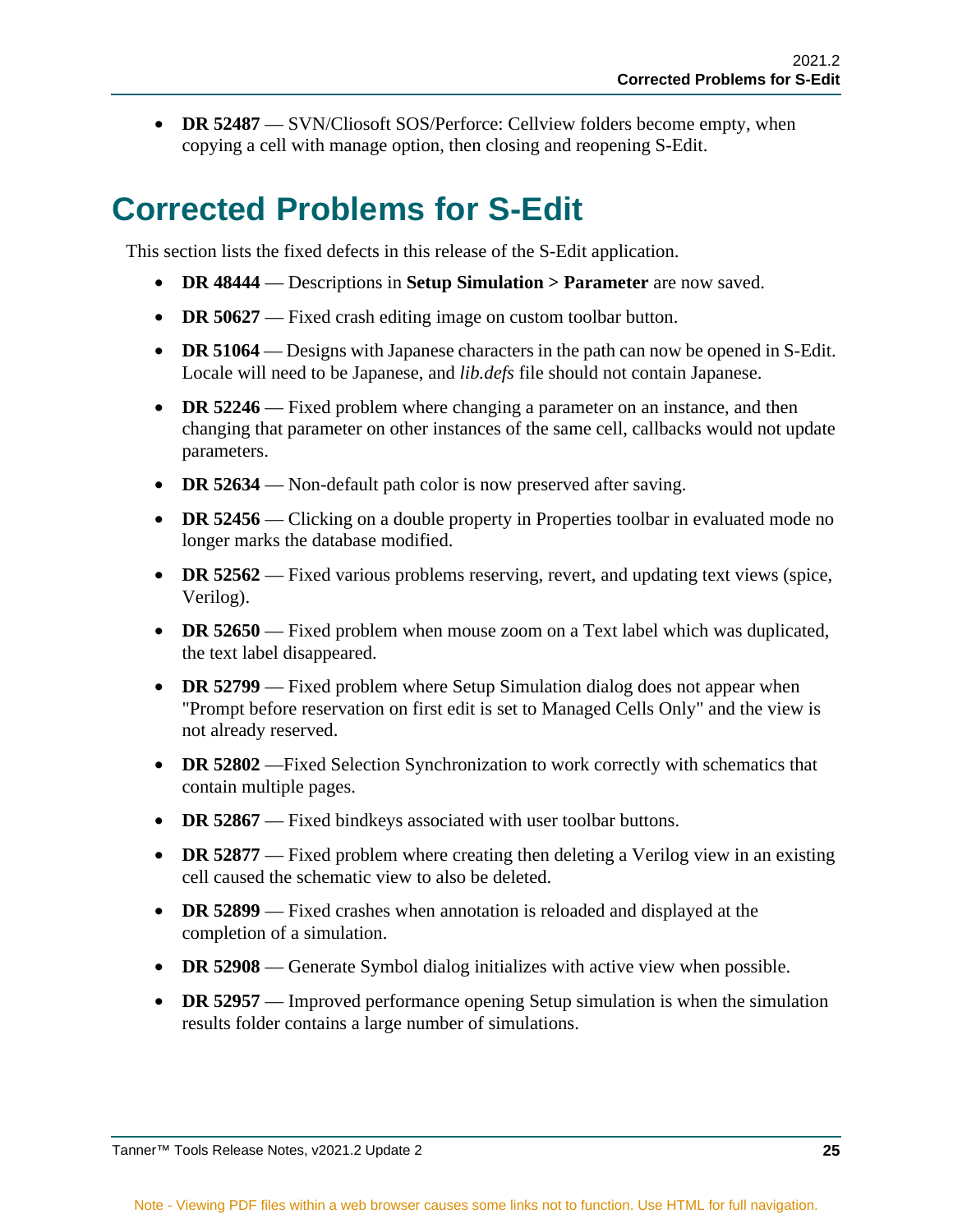- **DR 53033** Temporary *\*.tmp.vhd files* are now deleted after running symphony. This may solve timeout issues caused by copying large numbers of extra files to the remote server.
- **DR 53066** Fixed problem when crossing probing, wrong sim results were loaded in W-Edit, if CurrentTestbench is set to default 'Spice'.
- **DR 53148** Fixed saving of port locations to OA for compatibility with other tools, where port locations appeared slightly offset in other tools. Databases saved in previous versions will appear unchanged in this version. Databases saved in this version will have ports snapped to the closest wire endpoint or pin, within a halo of the port instance MBB when opened in older versions.

#### <span id="page-25-0"></span>**Corrected Problems for T-Spice**

This section lists the fixed defects in this release of the T-Spice application.

- **DR 44633** Permit the malias command to reference a subcircuit name in place of a model name.
- **DR 51139** Corrected T-Spice **Simulation > Device Parameters...** listings for a number of device types and models.
- **DR 52689** Fixed S-Edit annotation and cross-probing problems when a simulation is renamed in T-Spice.
- **DR 52752** Corrected the tspcmd shell executable to generate the <*sim\_name>.tsiminfo* file for S-Edit and Tanner Designer processing.
- **DR 52889** Allow a print statement expression to refer to a previous named print item, e.g. .print Vout=V(Out) Times2='2\*Vout'.
- **DR 52952** Allow user-defined functions that have no arguments.

#### <span id="page-25-1"></span>**Corrected Problems for Tanner Designer**

This section lists the fixed defects in this release of the Tanner Designer application.

- **DR 49887** Performance of aggregating or updating simulation results on Linux.
- **DR 52830** Corrected the grouping of measurement statistics for AFS PVT and corner analysis testbenches.
- **DR 52692** Launching EZwave from Tanner Designer will now display the correct initial Results plots.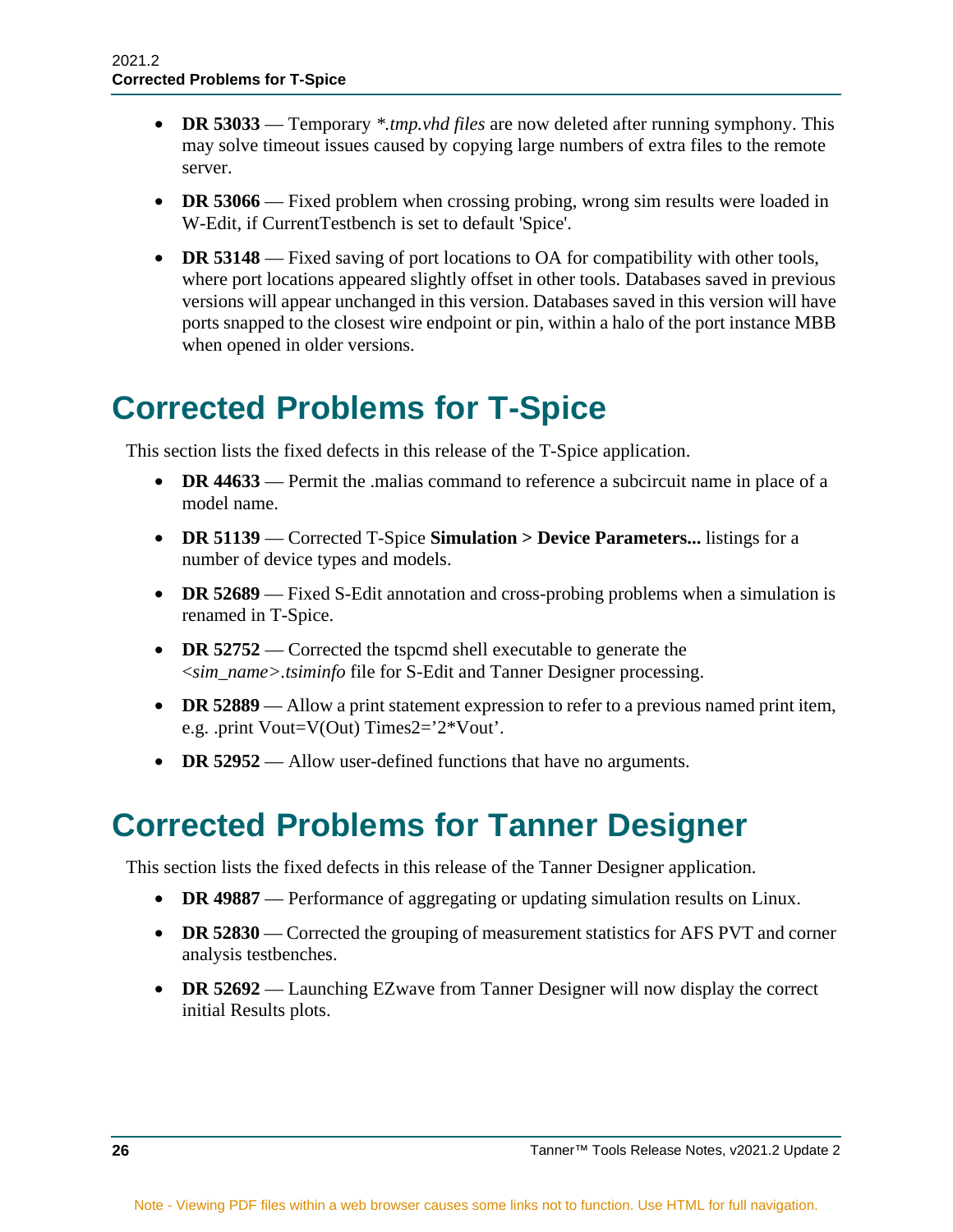#### <span id="page-26-0"></span>**Corrected Problems for Waveform Viewer**

This section lists the fixed defects in this release of the Waveform Viewer application.

• **DR 50655** — Fixed selection/deselection of markers.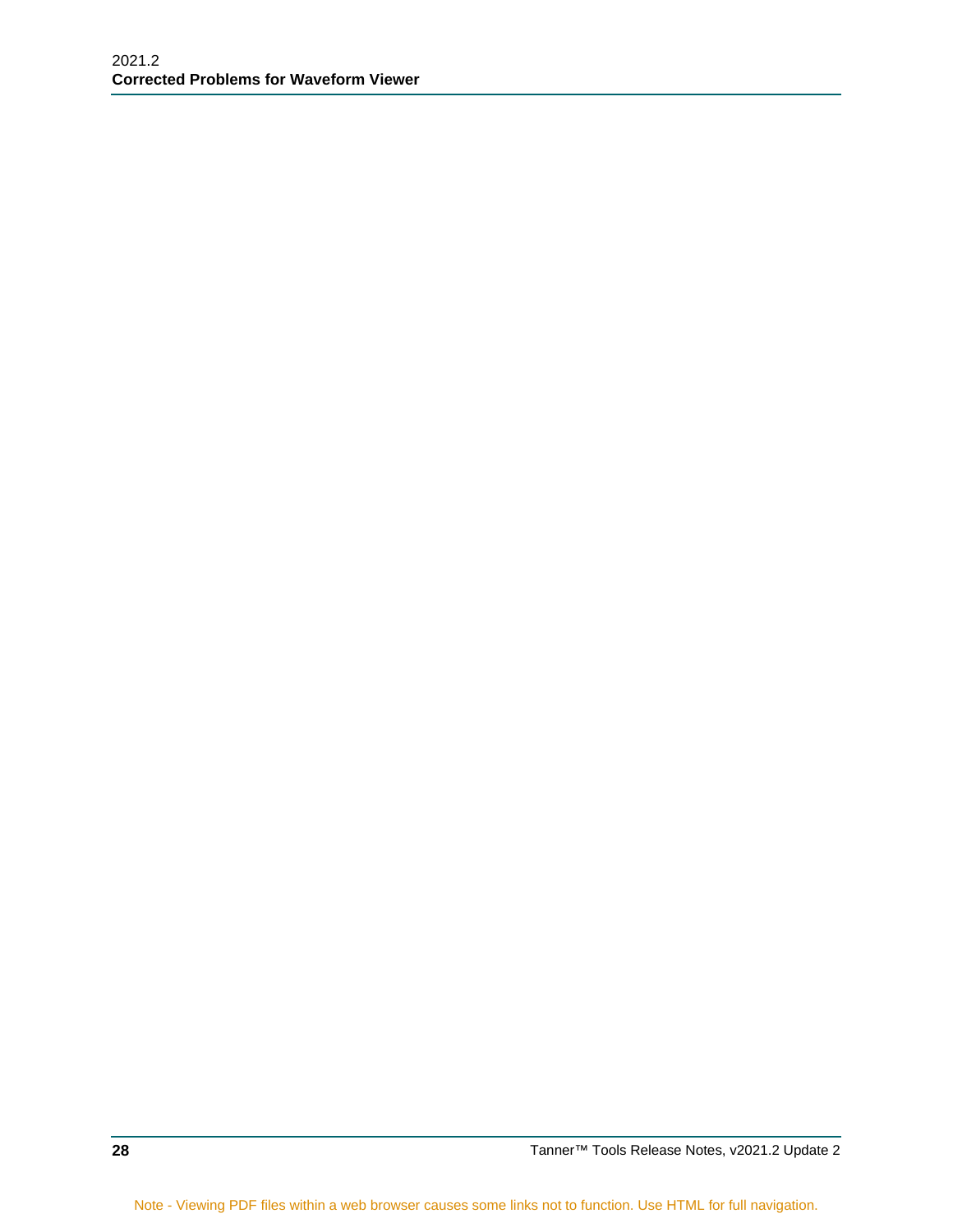<span id="page-28-0"></span>Application and online help is available from technical support and documentation.

### <span id="page-28-1"></span>**Global Customer Support and Success**

A support contract with Siemens Digital Industries Software is a valuable investment in your organization's success. With a support contract, you have 24/7 access to the comprehensive and personalized Support Center portal.

Support Center features an extensive knowledge base to quickly troubleshoot issues by product and version. You can also download the latest releases, access the most up-to-date documentation, and submit a support case through a streamlined process.

<https://support.sw.siemens.com>

If your site is under a current support contract, but you do not have a Support Center login, register here:

<https://support.sw.siemens.com/register>

#### <span id="page-28-2"></span>**Documentation**

These release notes and the accompanying Tanner Tools documentation are available through multiple resources.

View the Tanner Tools documentation from the following locations:

- Application help through the **Help > Help and Manuals** to invoke the InfoHub documentation portal.
- On [Support Center](https://support.mentor.com) under the **Documentation** tab for Tanner Tools releases.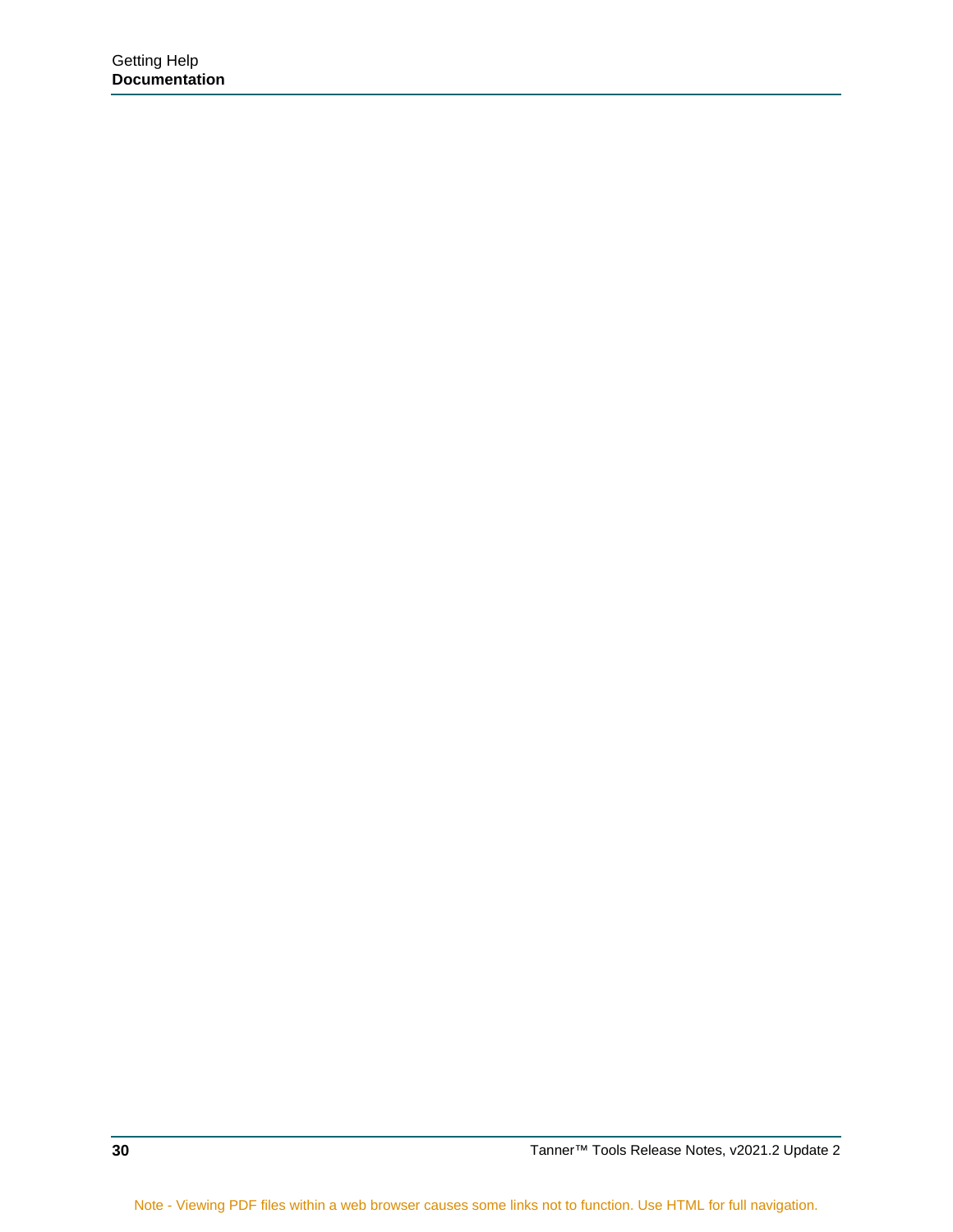#### **Third-Party Information**

<span id="page-30-0"></span>Details on open source and third-party software that may be included with this product are available in the *<your\_software\_installation\_location>/legal* directory.